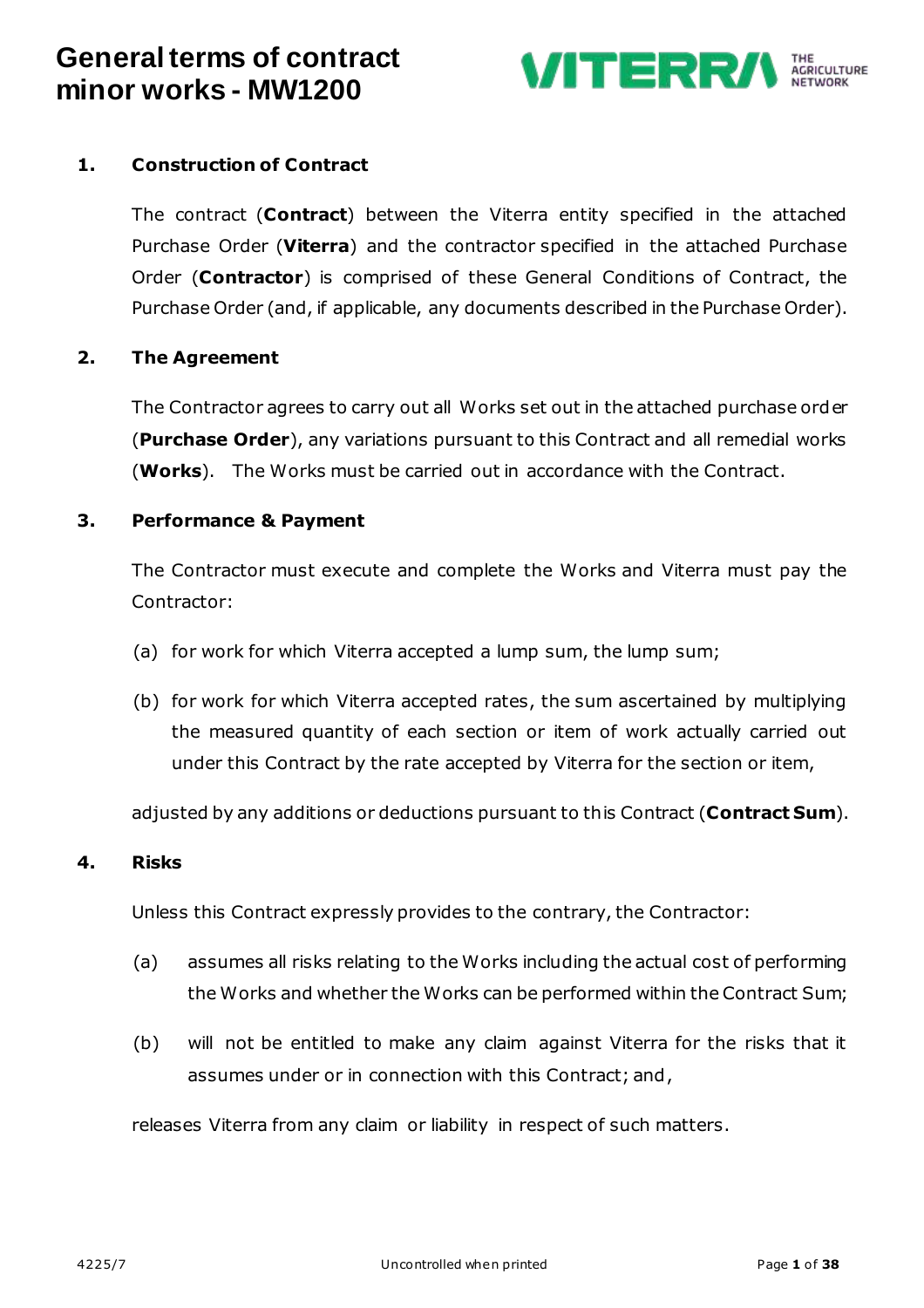

### <span id="page-1-0"></span>**5. Warranties and Acknowledgments**

#### 5.1. **Contract Sum Acknowledgment**

- (a) The Contractor acknowledges and warrants that the Contract Sum payable is a fixed amount subject to adjustment only as expressly specified in this Contract and is inclusive of all Works under the Contract, risks, compliance with all duties and obligations under the Contract, including the following:
	- i. any rise and fall in the cost of labour and materials including any increase in the cost of parts forming part of the Works because of any fluctuation in foreign currency exchange rates;
	- ii. conditions at the Site;
	- iii. payments in respect of the Contractor's employees, including long service leave, redundancy, severance, worker's compensation or superannuation;
	- iv. taxes including customs, duties and sales taxes applicable to any goods or materials to be used in the performance of the Works but not including any GST;
	- v. management and supervisory costs; and
	- vi. any levy payable in respect of the training and support of the construction industry and its members.
- (b) The Contractor acknowledges that, unless expressly provided for in this Contract, Viterra is not liable for any amounts above the Contract Sum, and the Contractor must not claim, and releases Viterra, in respect of such matters.

#### 5.2. **Contractor Warranties**

- (a) The Contractor warrants to Viterra that:
	- i. it will carry out the Works with all skill and care to be expected of an appropriately qualified and experienced professional contractor;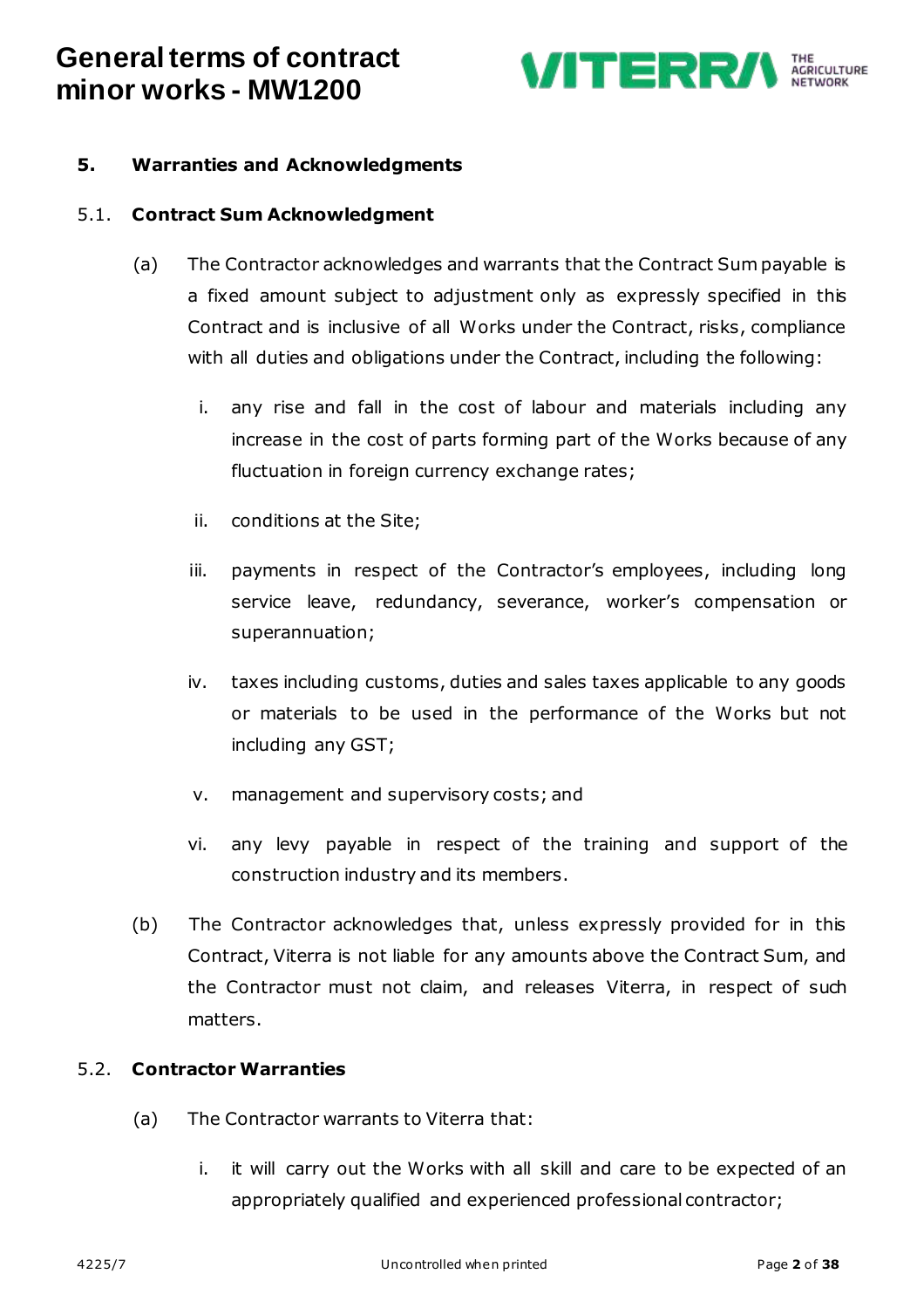

- ii. it will procure the resources, expertise and experience necessary to construct and complete the Works;
- iii. it has provided Viterra with all of the information necessary for Viterra to assess its capacity to perform this Contract safely;
- iv. it is familiar with and has the capability, resources, competencies and experience to comply with its obligations under this Contract (including the Viterra Policies, SH&E Plan and the SH&E Requirements);
- v. it has received, read, understood, is aware of and must at all times comply with the Viterra Policies and must take reasonable steps to ensure that its Personnel comply with the Viterra Policies;
- vi. the provision of all labour and other Personnel, including supervision, as are required to carry out the Works in which respect the Contractor must, where possible and provided quality and economy are not comprised, endeavour to engage local labour;
- vii. the implementation and management of safe systems and methods to enable and allow Personnel and invitees of Viterra to have access to, on and through the Site during the undertaking of the Works and during the Defects Liability Period to enable them to access areas adjacent to the Site; and
- viii. it will carry out the Works in accordance with Good Construction Practices to the extent that it imposes a higher or better standard.
- (b) The Contractor acknowledges that it is responsible for:
	- i. the overall and complete design (if clause  $5.3$  applies), construction,  $\infty$ ordination and general management of the Works;
	- ii. the carrying out of any and all studies, including Site investigations and, if clause [5.3](#page-3-0) applies, a design risk assessment as is necessary to establish the proper design of the Works;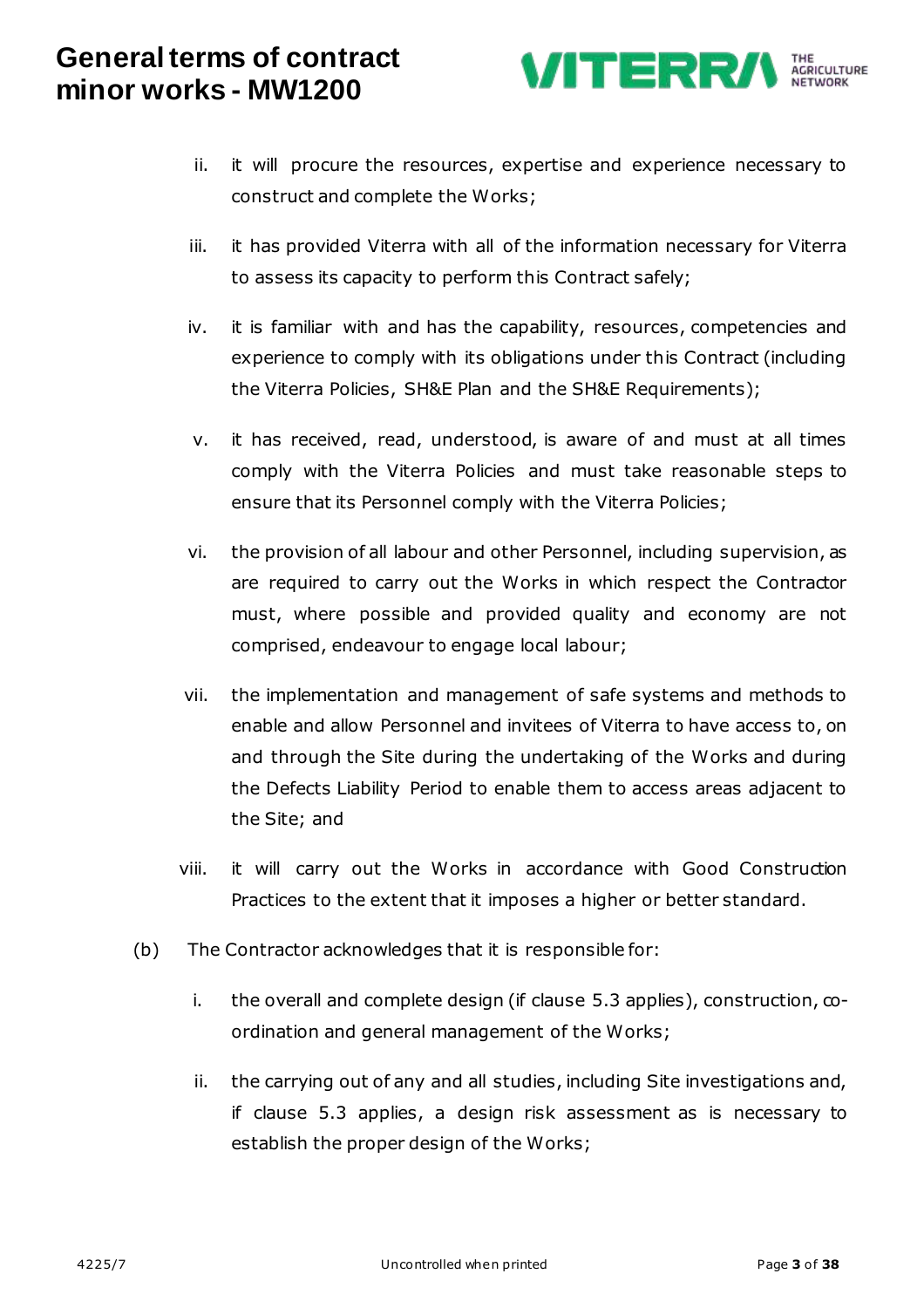

- iii. the manufacture and procurement and, if clause [5.3](#page-3-0) applies, the design of the Works in accordance with the requirements of Viterra;
- iv. the engineering, supply, construction, testing and completion of the Works as is required by and in accordance with the Contract, including the correction of all Defects in the Works;
- v. the integration of the Works with any existing buildings or structures at, on and/or under the Site.

#### <span id="page-3-0"></span>5.3. **Design Warranties**

- (a) If all or any part of the Works require the Contractor to assume design obligations then this clause [5.3](#page-3-0) applies.
- (b) The Contractor warrants to Viterra that:
	- i. the design for the Works is suitable, appropriate and adequate for its intended purpose (including, without limitation, having regard to the receival, storage and handling of food and food products at the Site); and
	- ii. it has examined and carefully checked any preliminary design included in any documents provided to the Contractor by Viterra and any such preliminary design is suitable, appropriate and adequate for its intended purpose.

#### 5.4. **Workmanship Warranties**

- (a) The Contractor warrants to Viterra that the Works (including any materials and equipment furnished or manufactured in the performance of the Works):
	- i. will strictly conform with the requirements of this Contract and all Laws;
	- ii. will be free from Defects and completed to a reasonable Standard of Finish;
	- iii. will be accurate and in all respects suitable for their intended purpose included in or ascertainable under this Contract and of a high quality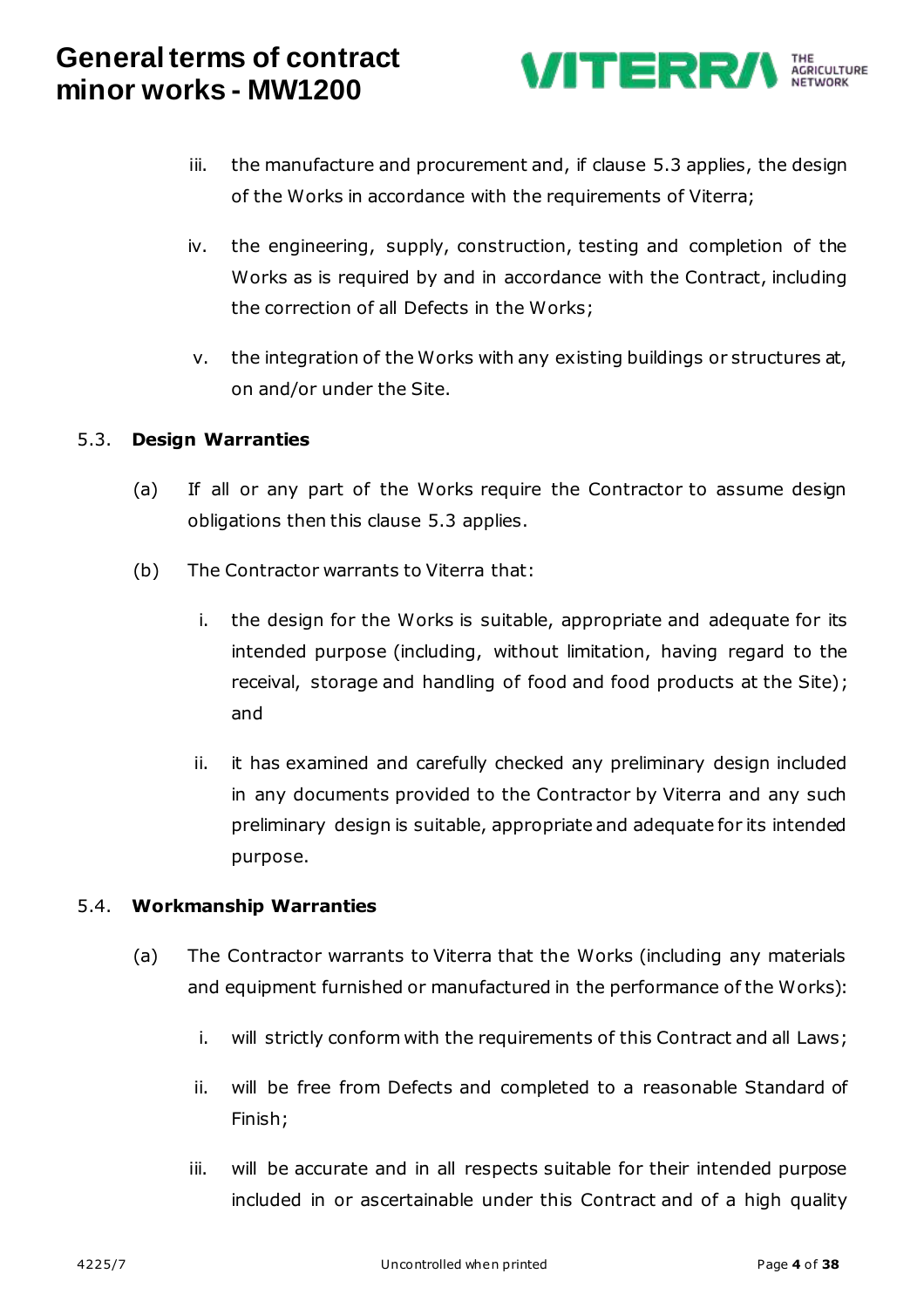

(including having regard to the receival, storage and handling of food or food products at the Site);

- iv. will minimise the repair and maintenance costs of the Works;
- v. will be new unless otherwise expressly authorised by Viterra in writing;
- vi. will in all respects conform with this Contract and where relevant, will be of a quality consistent with good engineering practice and/or Good Construction Practice;
- vii. will comply with the requirements of all applicable Australian Standards or any other relevant standards or codes of practice (subject to the express terms of the Contract);
- viii. will comply with all Laws; and
- ix. will be properly stored and protected and while in storage will be labelled as intended for inclusion in the Works.

#### 5.5. **Warranties Unaffected**

The Contractor acknowledges that the warranties in clause [5](#page-1-0) remain unaffected despite:

- (a) that the design of all or any portion of the Works has been carried out by or on behalf of the Contractor or subject to any requirements of Viterra; and
- (b) any Variation of the Works made pursuant to this Contract.

#### **6. Security Deposit**

- 6.1. Security is for the purpose of ensuring the due and proper performance of the Contract.
- 6.2. If required to do so by the conditions of tendering (if applicable), or otherwise notified to the Contractor in writing, the Contractor must provide the Security. The Security must be in a form approved by Viterra.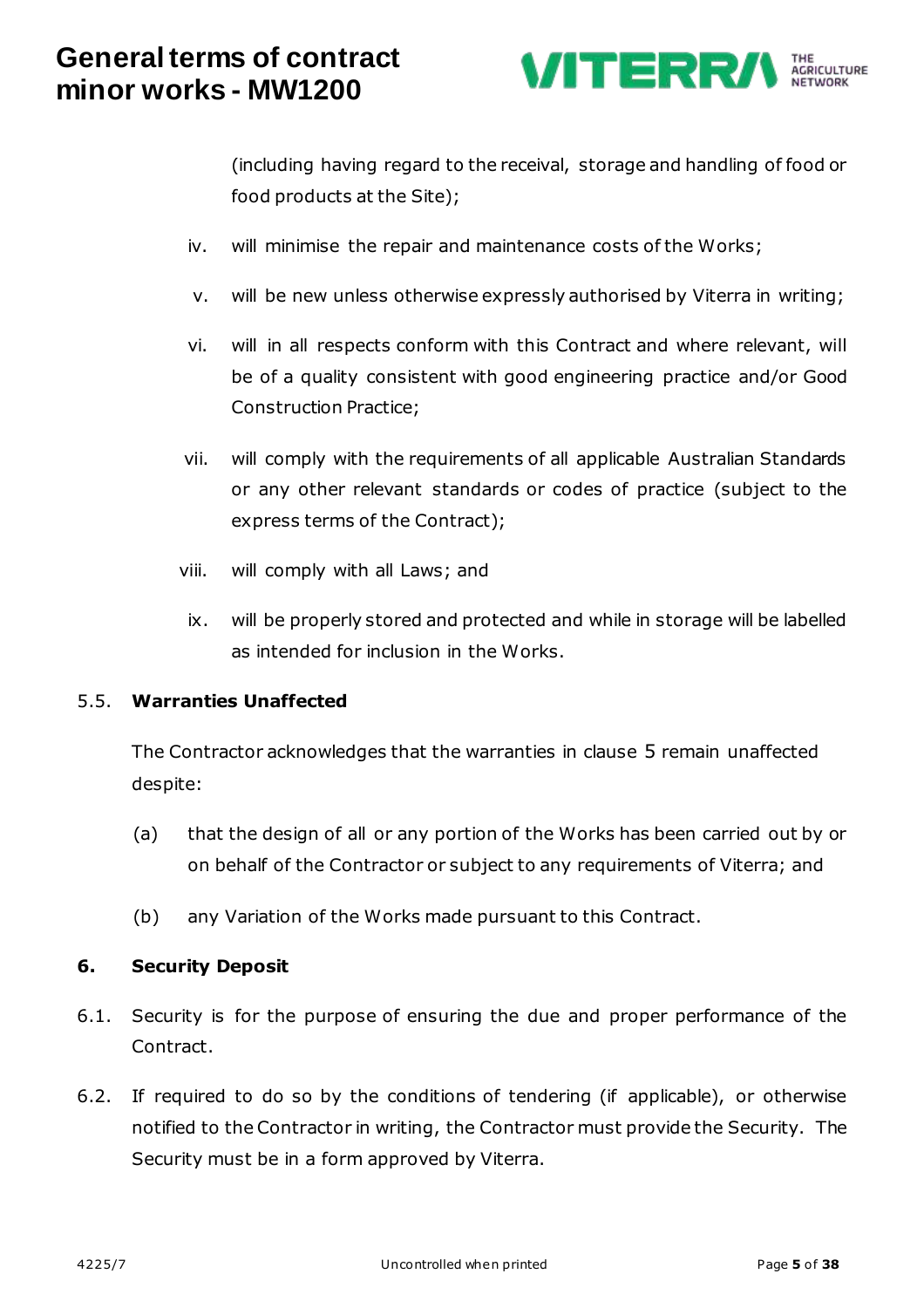

- 6.3. If the Security is a security deposit or an unconditional guarantee, the Contractor must provide that Security within 14 days of this Contract being awarded to the Contractor.
- 6.4. Viterra may have recourse to the Security if:
	- (a) the Contractor defaults under the Contract; or
	- (b) Viterra suffers a loss directly or indirectly as a consequence of a Contractor default.
- 6.5. Unless Viterra otherwise agrees in writing, Viterra's entitlement to the Security ceases on the later of:
	- (a) 28 days after the expiry of the Defects Liability Period (or any other time period notified to the Contractor in writing by Viterra prior to the date of this Contract); and
	- (b) the date when Viterra is satisfied (acting reasonably and without delay) that:
		- i. the Contractor has discharged in full its obligations under this Contract;
		- ii. all existing claims under or in connection with this Contract have been resolved; and
		- iii. Viterra has no further claims against the Contractor.
- 6.6. If Viterra makes a call on any Security, within 3 Business Days of the date of such call, the Contractor must replenish the Security to the extent of the amount called.

#### **7. Works Programme**

7.1. If requested by Viterra, the Contractor must, within 5 Business Days of any such request, provide Viterra with 2 copies of a works programme showing the sequence and duration of all activities and the interrelationship between those activities including, where applicable, design, shop drawing, submissions and approvals,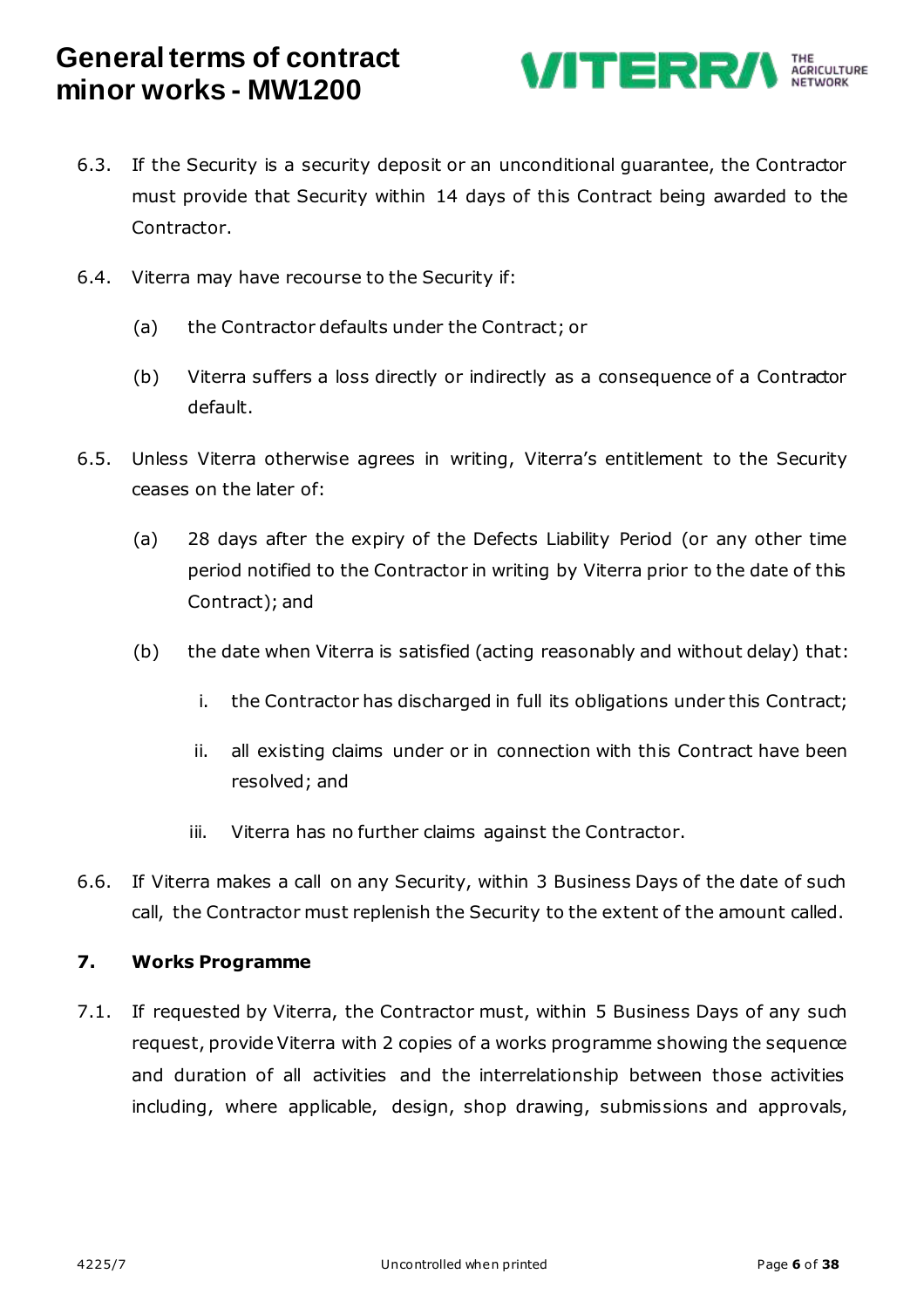

procurement, manufacture, delivery, installation, testing and commissioning dates. The programme must identify the critical path.

- 7.2. The programme will be reviewed by Viterra and a copy returned with comments or approval to the Contractor. If the programme is not approved, the comments must be incorporated in a subsequent submission for approval and be resubmitted within 4 Business Days of Viterra comments being received by the Contractor.
- 7.3. Unless otherwise agreed in writing by Viterra, the Contractor must ensure that the programme is strictly adhered to and at all times reflects the progress of the Works.
- 7.4. Viterra is not obliged to, but may in its absolute discretion, use the programme for any purposes including for the purposes of assessing claims made by the Contractor for any Variation, extension of time, delay or disruption costs.

### **8. Documents**

- 8.1. The Contractor acknowledges that:
	- (a) Viterra does not warrant, guarantee, make any representations in relation to, or assume any duty of care with respect to, the completeness, accuracy or adequacy of any information, drawings, specifications, documents or materials provided by Viterra or otherwise contained in any information, drawings, specifications, documents or materials provided by the Contractor (including the programme, the SH&E Plan and any design documents) or that it will otherwise comply with, or enable the Contractor to discharge its obligations under, the Contract; and
	- (b) the review, approval or endorsement by Viterra of any information, drawings, specifications, documents or materials provided by the Contractor (including the programme, any design documents, SH&E Plan and any required design risk assessment) does not relieve the Contractor from its obligations and liabilities (including for any errors or omissions), or prejudice Viterra's rights against the Contractor, under or in connection with this Contract.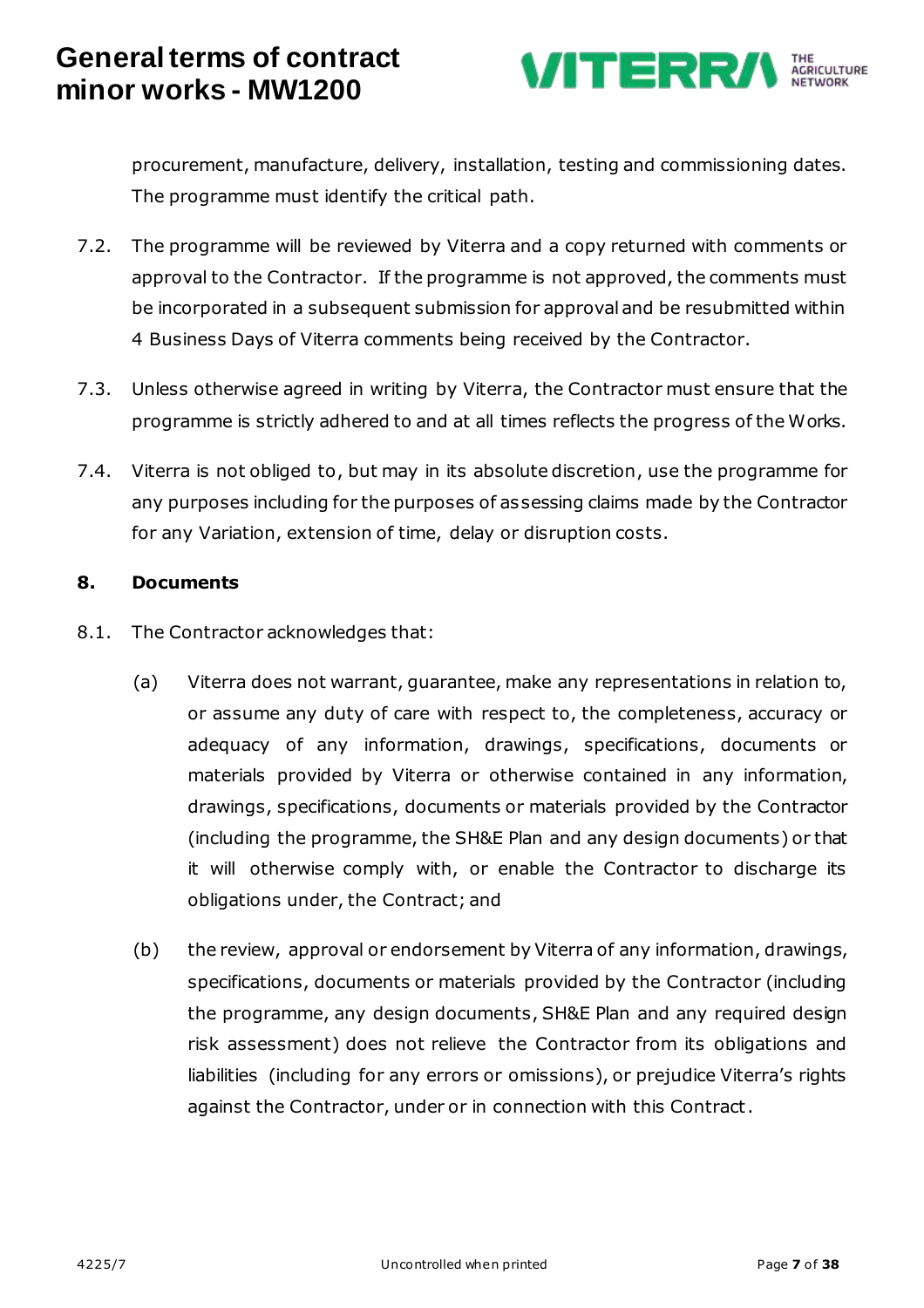

### **9. Viterra Facilities**

- 9.1. The Contractor must, in accordance with any applicable Laws current at the time, provide suitable facilities on Site for the Contractor's Personnel or agreed in writing.
- 9.2. The Contractor must not use any existing Viterra facilities, equipment or services unless expressly stated elsewhere in the contract documents and provided that at all times the Contractor complies with Viterra's reasonable directions.

#### **10. Sub-contracting of Works**

- 10.1. The Contractor must not subcontract out of the performance of any obligations under this Contract or any part of this Contract without Viterra's prior written consent.
- 10.2. The Contractor must ensure all subcontractors are bound by these General Conditions of Contract.
- 10.3. The Contractor is responsible for any act, omission, default or negligence of any subcontractor (including any subcontractor Personnel) as if they were an act, omission, default or negligence of the Contractor.
- 10.4. Approval by Viterra of any subcontracting by the Contractor does not relieve the Contractor from any liability or obligation under this Contract or create or impose any obligation on Viterra.

#### **11. Progress of Works**

- 11.1. The Contractor must proceed with the Works with due expedition and without delay such that the Works will reach Practical Completion by the Date for Practical Completion.
- 11.2. The Contractor must not suspend the progress of the whole or any part of the Works except where the suspension is expressly approved in writing by Viterra.
- 11.3. The hours of work are those normally worked at the Site (or, where applicable, the Viterra facility where the Site is located or otherwise where the Works will be performed), unless otherwise agreed in writing by Viterra.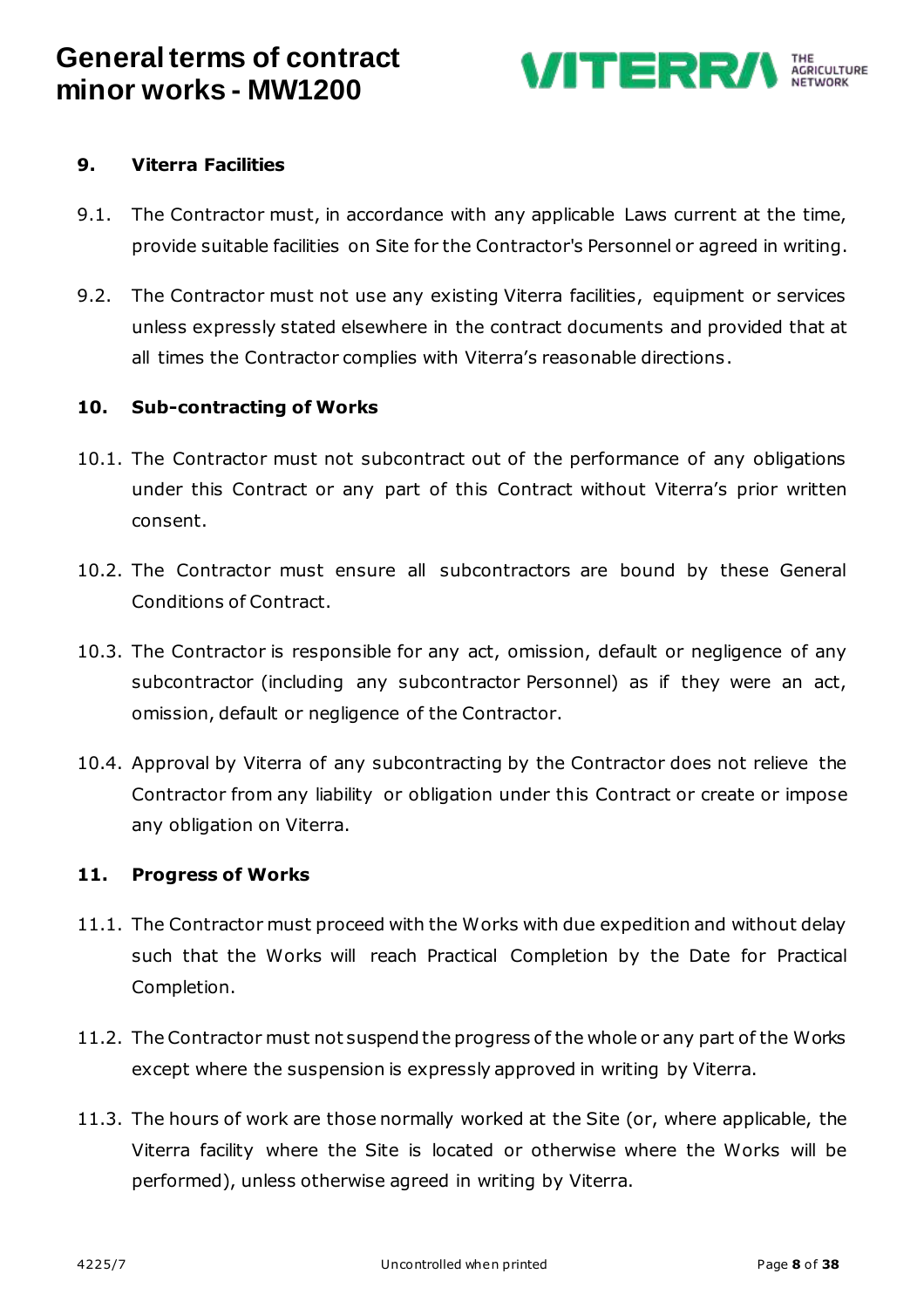

- <span id="page-8-0"></span>11.4. If the progress of the Works is delayed by reason of a Force Majeure Event, the Contractor will not be liable provided that:
	- (a) the Contractor has notified Viterra immediately in writing that a Force Majeure Event has arisen;
	- (b) within 2 Business Days after advising Viterra under clause [11.4\(a\),](#page-8-0) the Contractor must provide Viterra with a written notice stating:
		- i. details of the Force Majeure Event including details of the basis on which the Contractor has formed the opinion that an event does constitute a Force Majeure Event;
		- ii. details of the obligations under this Contract affected; and
		- iii. details of the actions that the Contractor has taken and proposes to take to avoid or minimise the consequences of the Force Majeure Event;
	- (c) in addition to providing the notice under clause  $11.4(b)$ , the Contractor must promptly after the occurrence of a Force Majeure Event take and continue to take proper and reasonable steps (including expenditure of money, rescheduling of manpower and resources and implementing appropriate temporary measures) to remedy, avoid or minimise the preventing or delaying effect of the Force Majeure Event on the Contractor's obligations under this Contract; and
	- (d) the Contractor will bear its own costs incurred as a result of the occurrence of a Force Majeure Event.
- 11.5. If Viterra agrees that the progress of the Works is delayed by reason of a Force Majeure Event, the Date for Practical Completion will be extended by the period of time that the Contractor was actually delayed in achieving Practical Completion.
- 11.6. The Contractor is not entitled to receive or recover any payment for an obligation that was suspended due to a Force Majeure Event until such time as that obligation is actually performed.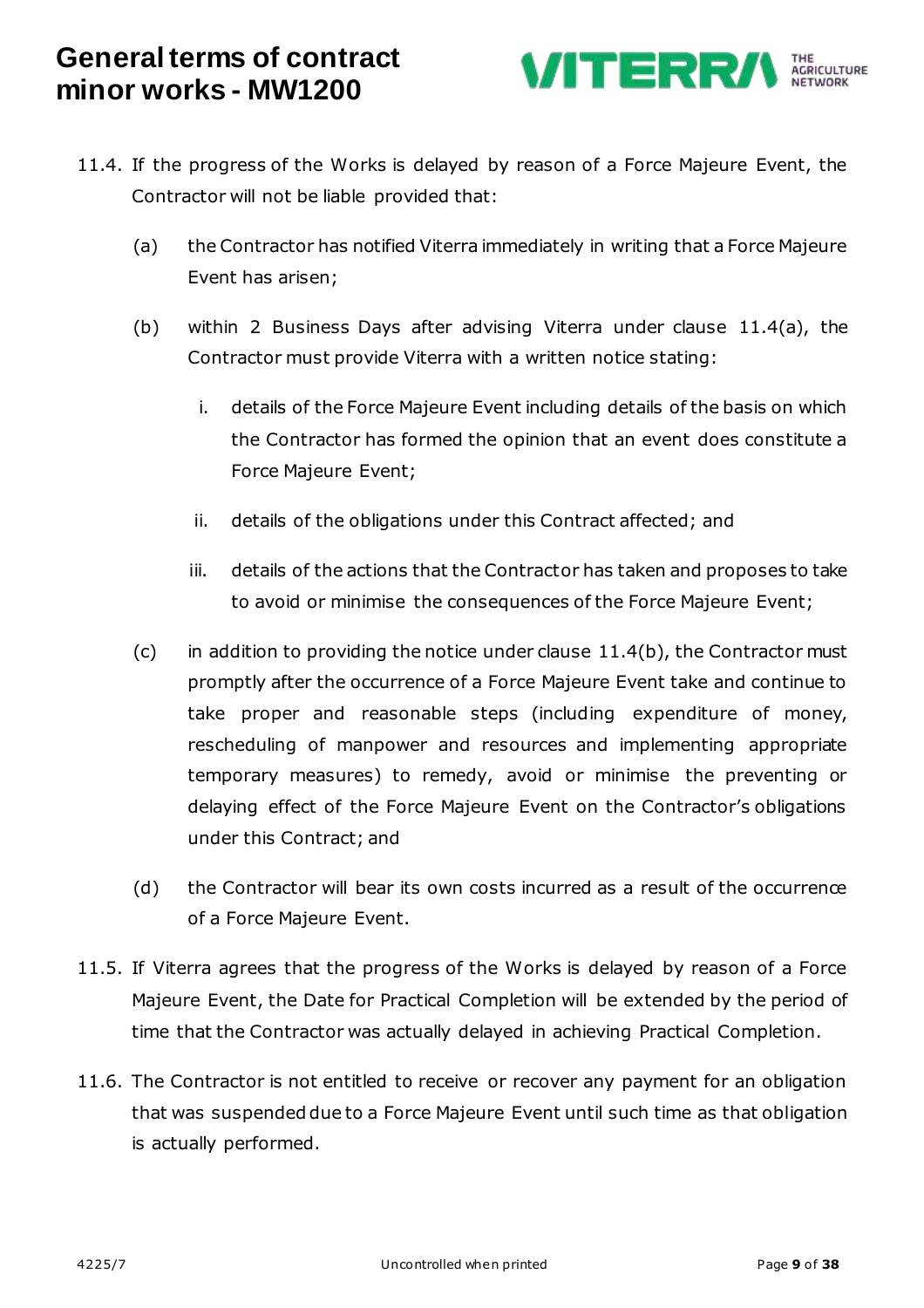

### **12. Suspension of the Works**

Viterra may, by notice in writing, suspend the execution of the Works at any time and for any reason and upon receipt of a notice of suspension, the Contractor must cease work in accordance with the directions of the notice and must immediately do everything possible to minimise its costs associated with the suspension of the Works. The Contractor must recommence the Works as soon as possible after any direction of Viterra. The Contractor will only be entitled to payment of the value of the Contract Sum completed up to the date of suspension subject always to the Viterra's right of set-off, except where the suspension was directed as a result of an act or omission of the Contractor or its Personnel.

#### <span id="page-9-0"></span>**13. Access, Site Safety Rules and Regulations**

- 13.1. Viterra must give the Contractor sufficient access to the Site to allow it to perform the Works subject to the Contractor, at all times, complying with the terms of this Contract.
- 13.2. Unless otherwise agreed in writing, Viterra is not obliged to provide the Contractor sole access to the Site.
- 13.3. The Contractor is responsible for the safety of its operations at the Site and methods of construction and/or demolition relating to or in connection with the Works.
- 13.4. The Contractor must (and ensure that its Personnel):
	- (a) comply at all times with Viterra's site safety, security and access policies, procedures and protocols (including Viterra's Safety Rules & Regulations (attached at Schedule 1 to this Contract), ensuring it and its Personnel has a current and valid registration within SitePass and the Viterra Policies) and any reasonable directions or instructions of Viterra or its Personnel (including any instructions provided within the SitePass induction);
	- (b) comply with the SH&E Requirements; and
	- (c) work to agreed and approved conditions in any authorised Viterra permit relating to the Works;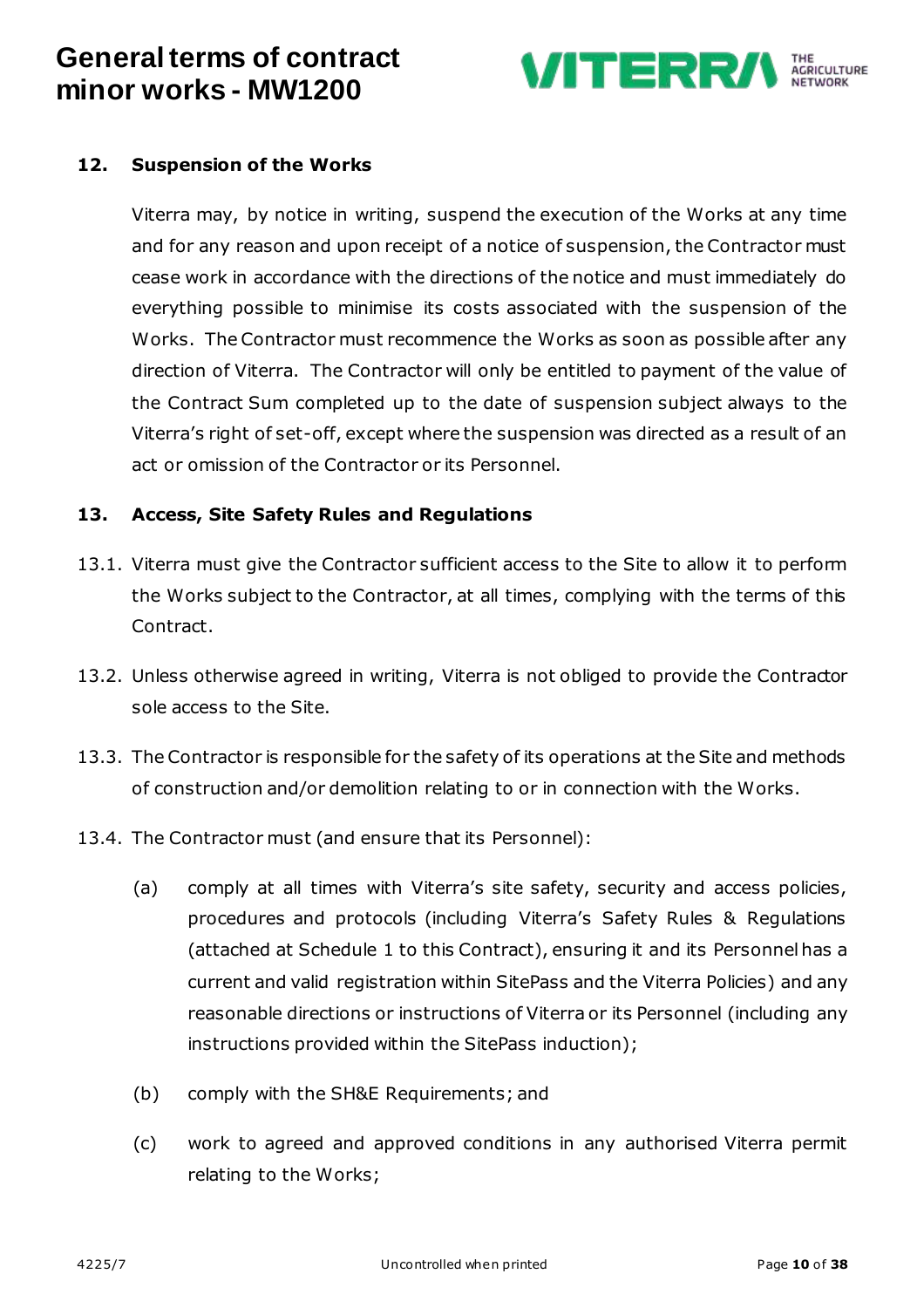

- (d) avoid or minimise unreasonable interference with the passage of people and vehicles and the operations or activities carried out at the Site.
- <span id="page-10-1"></span>13.5. If requested by Viterra, the Contractor must, within 5 Business Days of any such request, provide Viterra with a SH&E plan that, at a minimum:
	- (a) considers and responds to the specific SH&E and environmental hazards and issues relevant to the Works;
	- (b) documents the systems and methods to be implemented for the term of the Contract;
	- (c) incorporates those matters set out in Part B Schedule 2; and
	- (d) incorporates any other matter reasonably requested by Viterra from time to time,

### (**SH&E Plan**).

- 13.6. Upon receipt of the SH&E Plan, Viterra will review the SH&E Plan and, within a reasonable time, provide formal approval to commence the Works. The Contractor acknowledges that it must not commence the Works until formal approval has been provided by Viterra.
- 13.7. In performing the Contract, the Contractor must all times comply with the SH&E Plan and the SH&E Requirements and, upon the request of Viterra, demonstrate to Viterra's reasonable satisfaction, that the Contractor has the capability, resources, competencies and experience to comply, and is complying, with the SH&E Plan and the SH&E Requirements.
- <span id="page-10-0"></span>13.8. Without limiting Viterra's rights under clause [27.1\(c\),](#page-17-0) if during the term of this Contract Viterra reasonably believes that the Contractor:
	- (a) has failed to comply with the SH&E Plan or the SH&E Requirements;
	- (b) is not conducting the work in compliance with the Contractor's SH&E Plan, safety, health and environmental management system procedures, Laws ,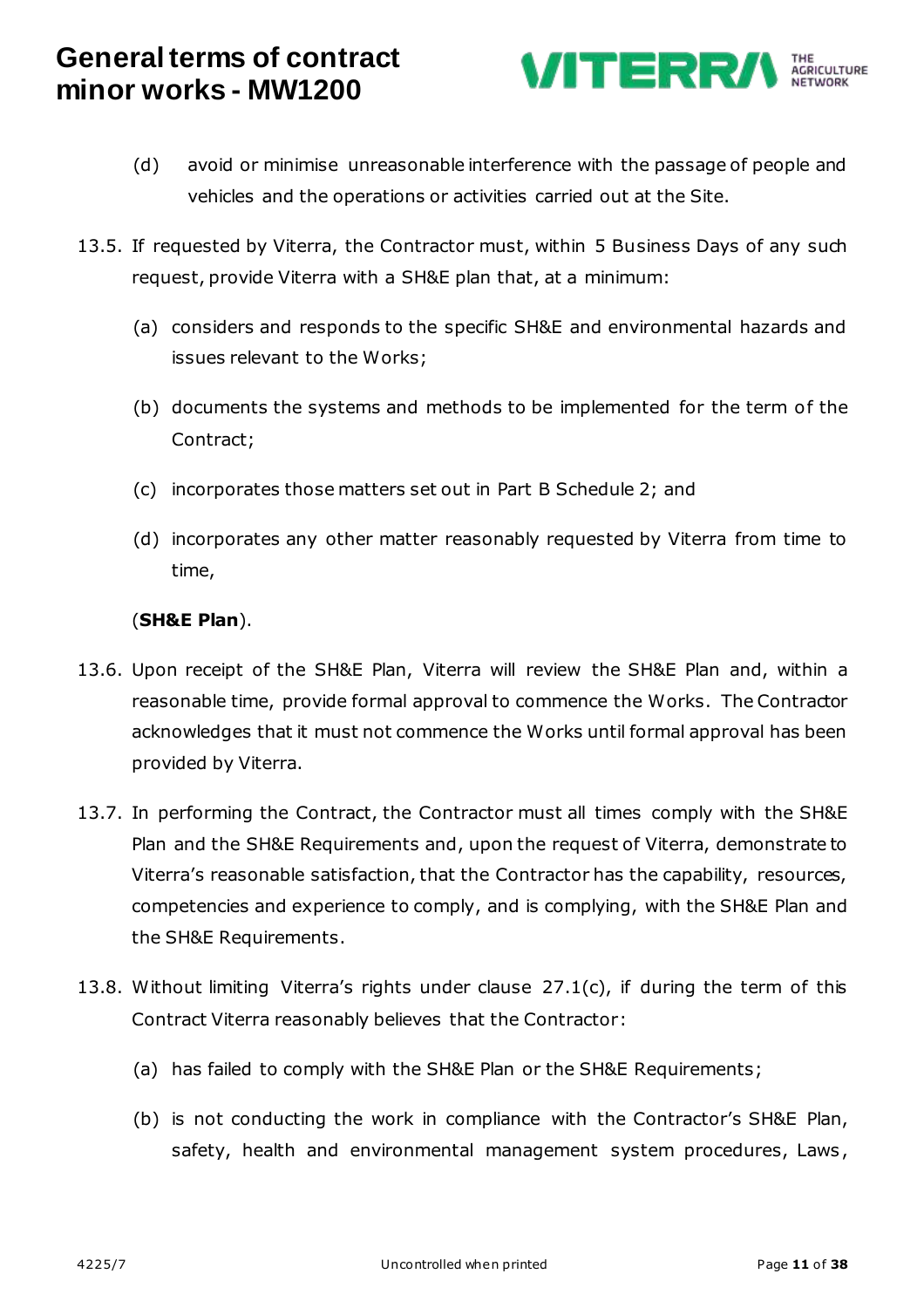

Viterra Policies or safety, health and environmental procedures provided by Viterra from time to time, or

(c) is conducting the work in such a way as to endanger the health and safety of Contractor's Personnel, or Viterra employees, plant, equipment, materials or the general public, other invitees on the Site and the environment,

### (each a **Safety Breach**),

Viterra may, at the Contractor's expense:

- (d) engage a suitably qualified expert to independently verify the Contractor's compliance; or
- (e) request the Contractor to immediately remedy the Safety Breach.
- 13.9. While the Safety Breach is subsisting:
	- (a) Viterra may direct the Contractor to suspend the Work until such time as the Contractor satisfies Viterra that the Safety Breach has been remedied; and
	- (b) the Contractor is not entitled to any time or cost relief during the period the Works are suspended in accordance with this clause.
- 13.10.The Contractor acknowledges that nothing in this clause [13](#page-9-0) limits or reduces any warranties given by the Contractor or otherwise an obligations of the Contractor under this Contract.

#### **14. Statutory Obligations**

In carrying out this Contract the Contractor must comply with all applicable Laws.

#### **15. Defective Materials or Work**

- 15.1. If Viterra discovers material or work which is a Defect or not otherwise in accordance with the Contract, Viterra may direct the Contractor to:
	- (a) remove the material from Site;
	- (b) demolish the work;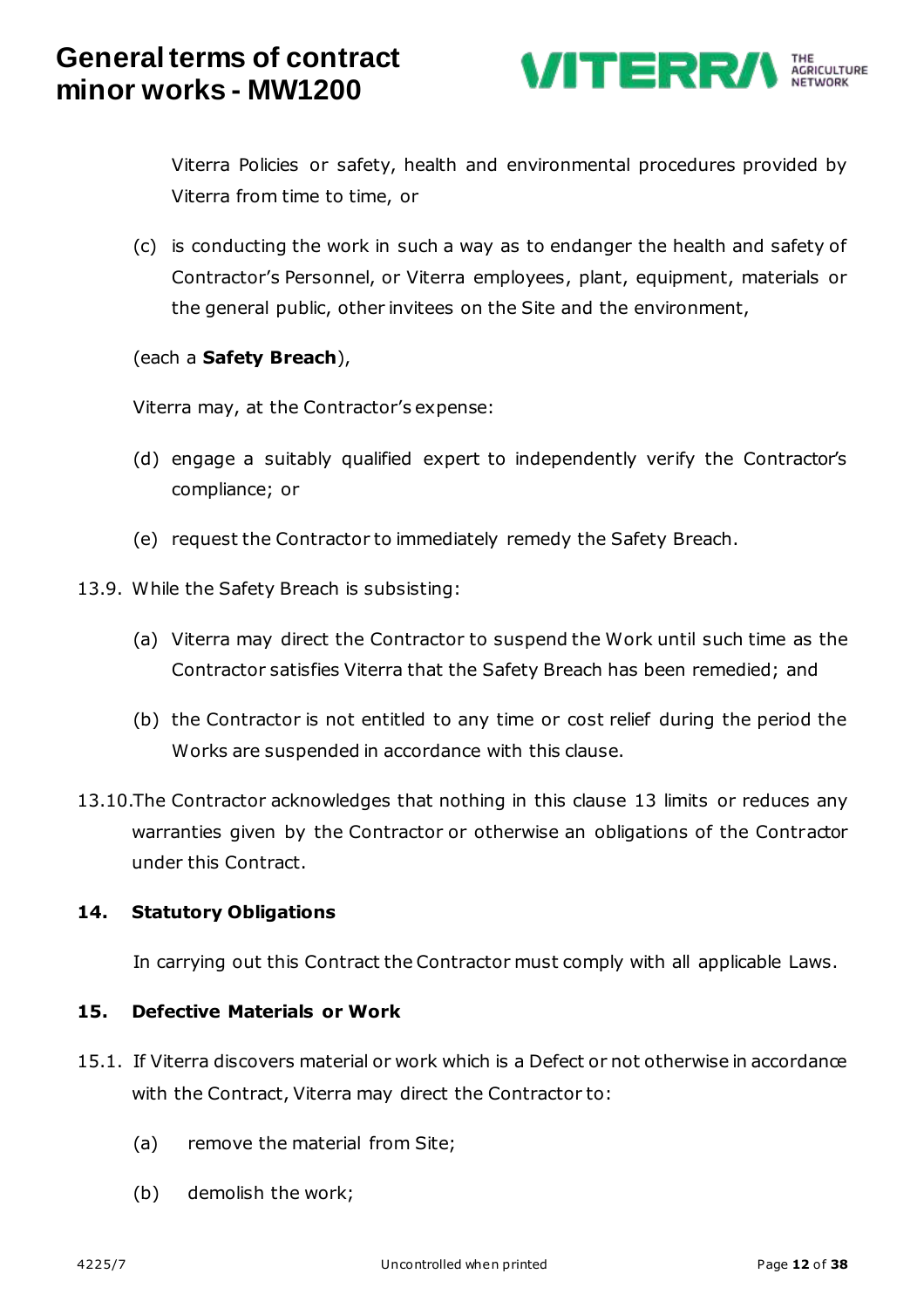

- (c) reconstruct, replace or correct the material or work; or
- (d) not to deliver the material or work to the Site.
- 15.2. Viterra may, acting reasonably, direct the times within which the Contractor must commence and complete the removal, demolition, replacement or correction.

### **16. Patents, Copyright and Other Intellectual Property Rights**

- 16.1. Viterra warrants that unless otherwise provided in this Contract design, materials, documents, and methods of working, specified in this Contract or provided or directed by Viterra will not infringe the Intellectual Property Rights of any third party.
- 16.2. The Contractor warrants that any other design, materials, documents and methods of working provided by the Contractor will not infringe the Intellectual Property Rights of any third party.
- 16.3. Intellectual Property Rights developed or first reduced to practise by the Contractor during the performance of the Works will become and remain the property of Viterra. The Contractor may have access to and use of such Intellectual Property Rights on application to and approval from Viterra.
- 16.4. All drawings, specifications, bills of quantities, calculations and reports, whether produced by the Contractor or Viterra in relation to the Works will be copyright to Viterra with the exception of any proprietary items or equipment for which copyright already exists elsewhere.
- 16.5. Any Intellectual Property Right which under this clause is defined as neither the property of nor copyright to Viterra must nevertheless be made available to Viterra for use in performing repairs, maintenance and the like to the particular item or equipment to which it relates.

### **17. Protection of People and Property**

17.1. The Contractor must provide all things and take all measures reasonably necessary to protect people and property at and adjacent to the Site.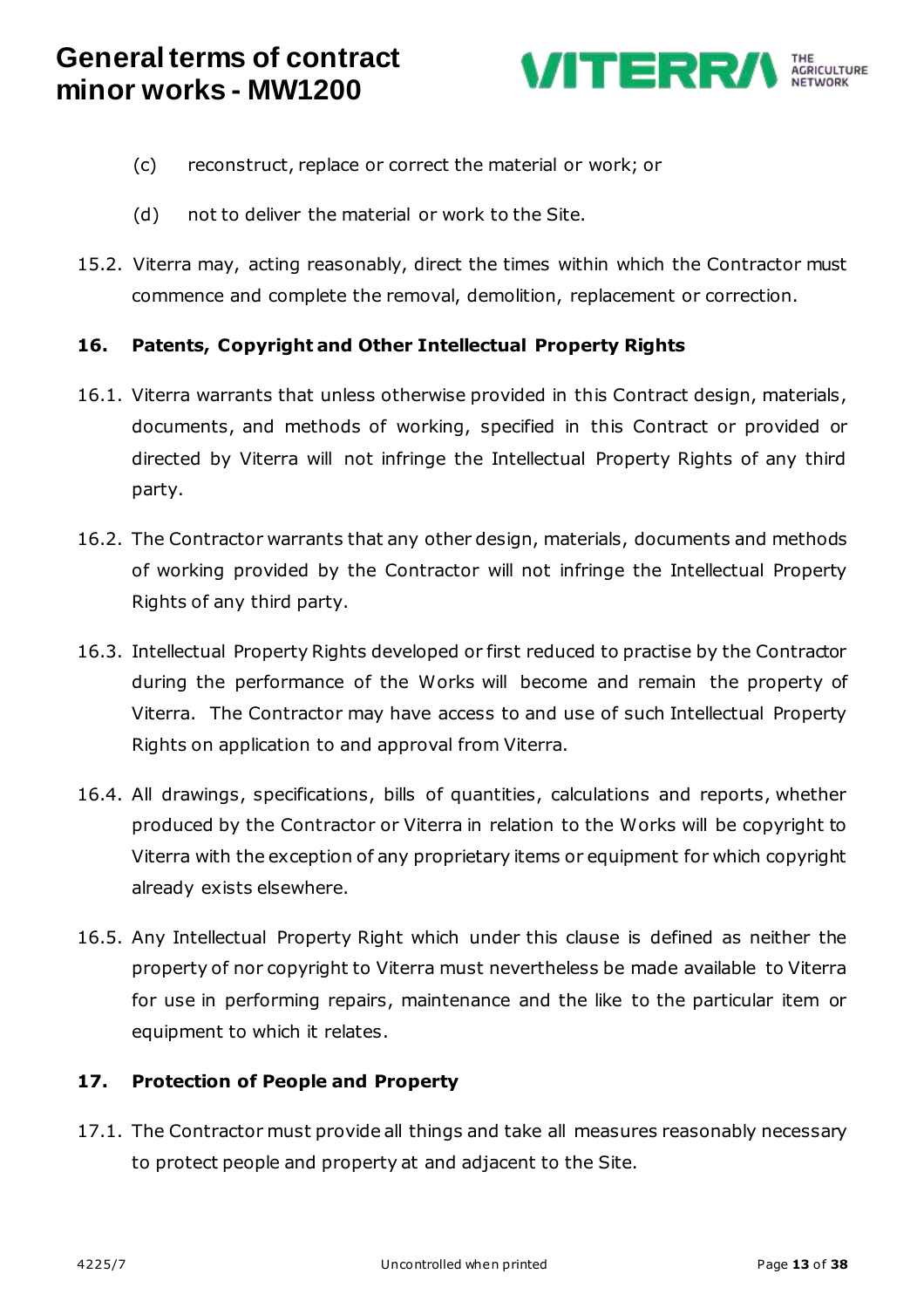

17.2. The Contractor must promptly make good any damage and pay any compensation which any Law requires the Contractor to pay for damage caused by the Contractor.

### **18. Care of the Work under the Contract**

- 18.1. From the date of commencement of work on the Site to 4.00pm on the Practical Completion Date, the Contractor is responsible for the care of the Work under the Contract.
- 18.2. After 4.00pm on the Practical Completion Date the Contractor remains responsible for the care of any outstanding work and items to be removed from the Site by the Contractor and will be liable for damage occasioned by the Contractor in the course of completing outstanding work (including rectifying any Defects).

### **19. Damage to Persons and Property other than the Works - Indemnity by Contractor**

19.1. The Contractor must indemnify and keep indemnified Viterra for all claims, costs, losses and damages incurred by Viterra due to a failure by the Contractor to meet requirements of the Contract or in relation to or connection with injury or damage to any person or property arising out of the Works undertaken by the Contractor except to the extent such claims, costs, losses and damages was directly caused by Viterra.

#### <span id="page-13-0"></span>**20. Insurance of the Works**

#### 20.1. **Works Insurance**

On or before the date of the Contract, the Contractor will affect a "Contract Works" insurance policy in the name of the Contractor covering the Contractor, Viterra and all sub-contractors employed from time to time in relation to the Works. The purpose of this insurance is to cover the risk of material damage to the Works only.

#### 20.2. **Public Liability Insurance Cover**

Prior to commencement of the Works, the Contractor must take out and maintain until the end of the Defects Liability Period a public liability insurance policy with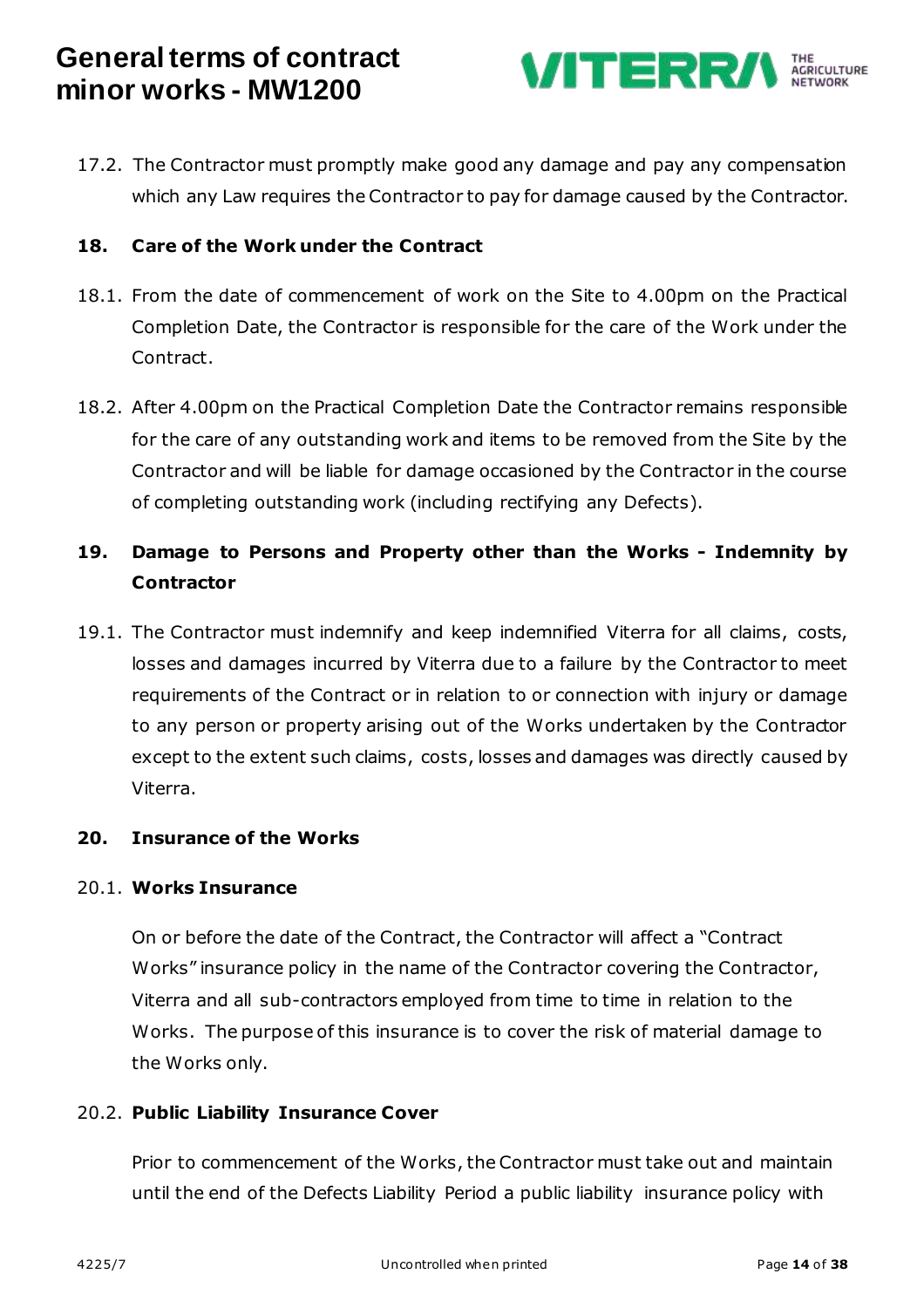

respect to liabilities to any third parties for the death or injury of any person or any loss, damage or destruction of any property and with a reputable and solvent insurer for an amount of \$20 million. The Contractor must ensure that its subcontractors maintain public liability insurance in accordance with, and which would satisfy, the requirements set out in this clause, which must be maintained for the period in which the relevant party has subcontracted its obligations to that subcontractor.

### 20.3. **Workers Compensation and Motor Vehicle Insurance Cover**

Viterra does not provide insurance cover for workers compensation for Contractors or their Personnel. Viterra does not provide insurance cover for damage to Contractors motor vehicles or construction equipment. The Contractor is responsible for providing these coverages plus any additional cover it deems necessary (or a prudent contractor in the position of the Contractor would deem necessary) to fulfil the Contractor's requirements and obligations under this Contract.

#### <span id="page-14-0"></span>20.4. **Professional Indemnity Insurance**

If all or any part of the Works require the Contractor to assume design obligations then this clause [20.4](#page-14-0) applies. Before the Contractor undertakes any Works under this Contract, the Contractor must obtain and maintain a professional indemnity insurance policy (**PI Insurance**). The Contractor will maintain the PI Insurance and pay all premiums due under the Insurance for a minimum of 5 years after the Practical Completion Date.

#### 20.5. **Insurance Obligations and Certificates of Currency**

In respect of each insurance policy required under this clause [20,](#page-13-0) the Contractor must:

- (a) maintain the insurance policy and pay all the premiums due under the insurance policy;
- (b) ensure the insurance policy is placed with an insurer and on terms approved in writing by Viterra (which approval will not be unreasonably withheld);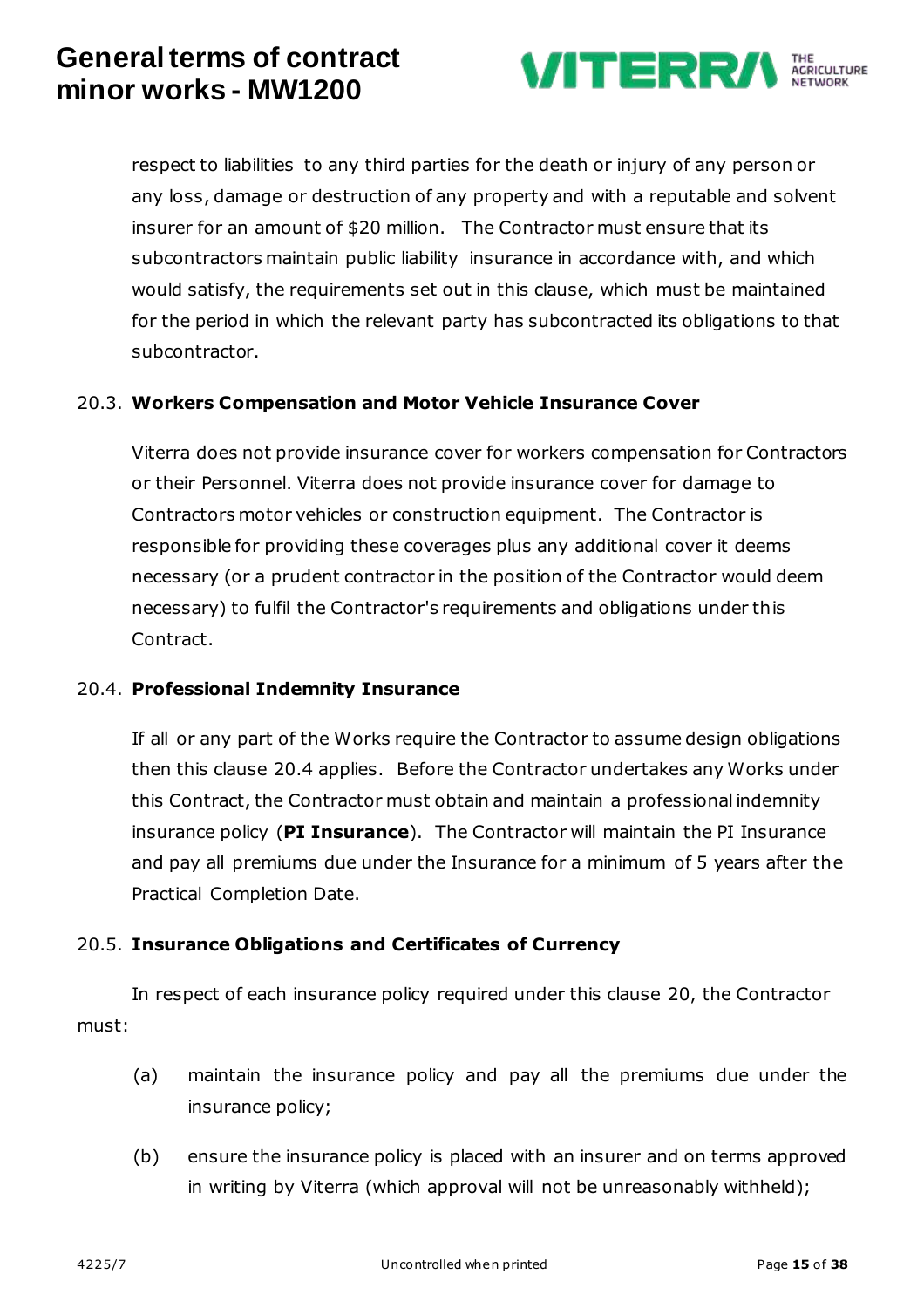

- (c) as soon as is reasonably practicable, will advise Viterra of all claims or potential claims and of anything that may prejudice cover under the insurance policy;
- (d) immediately rectify anything that might prejudice cover under the insurance policy; and
- (e) as soon as reasonably practicable after a request is made by Viterra, produce a current insurance policy or certificate of currency setting out the extent of the cover provided, any exclusions and the amount of any excess.

#### **21. Provisional Sums**

Any amount included in the Contract Sum as a provisional sum (as set out in the Purchase Order) must only be expended on the written authority of Viterra and then the Contract Sum will be assessed by Viterra in accordance with clause [23.](#page-15-0) Viterra is not liable for any provisional sums spent otherwise than on the written authority of Viterra.

#### <span id="page-15-1"></span>**22. Variation Orders**

The Works described within the Purchase Order may be varied only on the written order of Viterra (**Variation**). The Contractor is entitled to reasonable compensation for the costs of any Variation ordered under this clause.

#### <span id="page-15-0"></span>**23. Terms of Payment**

23.1. Progress claims must be submitted monthly in arrears. Payments will be made net cash 45 days after receipt of invoice for that portion of the Works satisfactorily completed. Payment of moneys (including under clause [24.1\(b\)\)](#page-16-0) is not an admission of liability or that the relevant portion of the Works has been executed satisfactorily but is on an account payment only.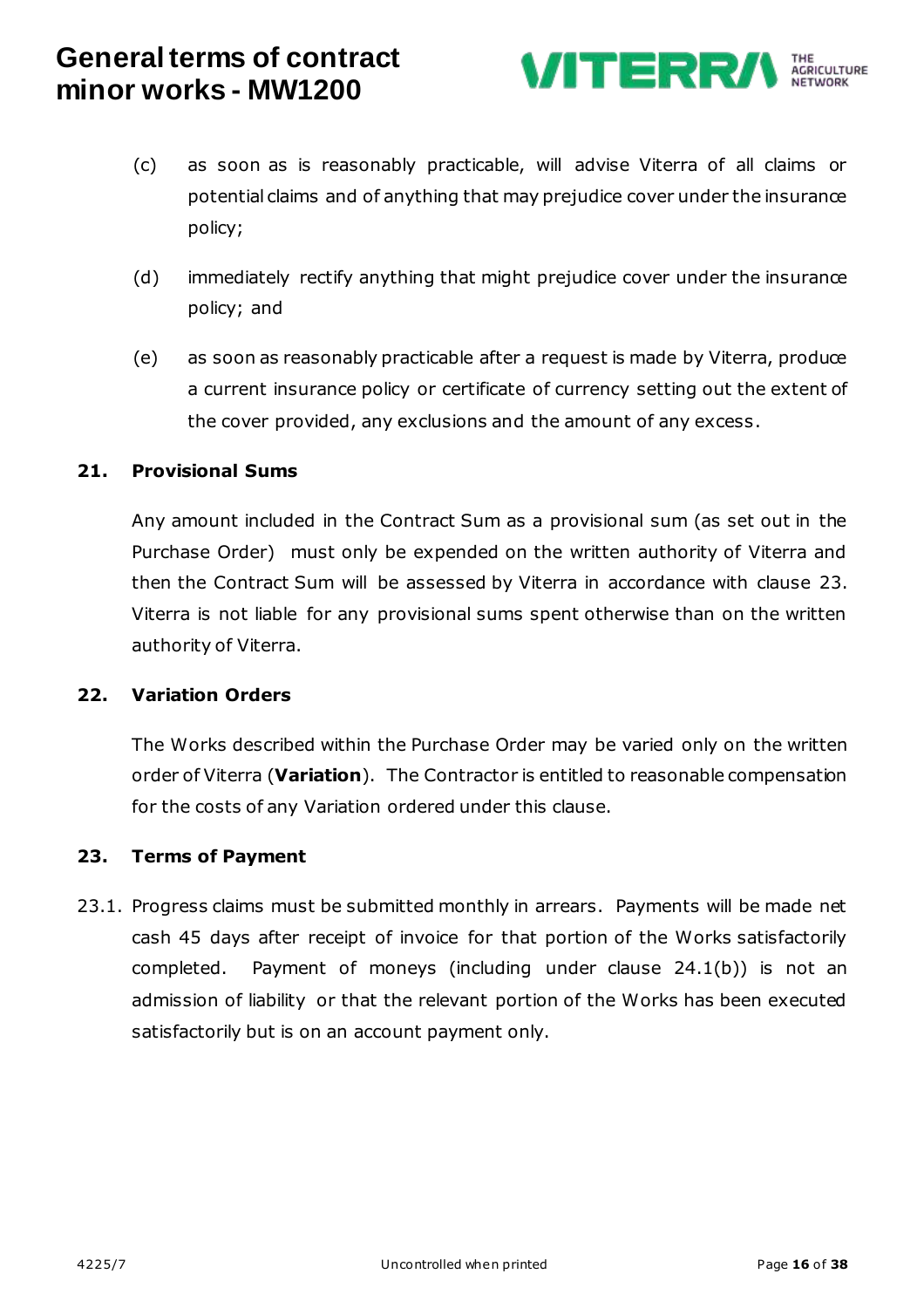

### <span id="page-16-1"></span>**24. Practical Completion Certificate**

- 24.1. If Viterra considers that the Works have been satisfactorily completed by the Contractor and ready for use except for minor omissions and minor defects and that Practical Completion has been achieved, Viterra may:
	- (a) issue a Certificate of Practical Completion to the Contractor which will specify the date of practical completion; or
	- (b) make the final payment owing under clause [23](#page-15-0) (exclusive of any retained Security), the date of such payment being deemed the date of practical completion for the purposes of this clause [24,](#page-16-1)

#### <span id="page-16-0"></span>(**Practical Completion Date**).

24.2. Upon the Practical Completion Date, the Contractor must give possession of the Site and Works to Viterra.

#### **25. Defects Liability Period**

- <span id="page-16-2"></span>25.1. Unless otherwise agreed in writing by Viterra, the defects liability period will be 12 months from the Practical Completion Date (**Defects Liability Period**).
- 25.2. Within 10 Business Days of the Practical Completion Date, the Contractor must rectify any Defects existing at Practical Completion, at the Contractor's expense.
- 25.3. At any time prior to the expiration of the Defects Liability Period, Viterra may direct the Contractor to, at the Contractor's expense, rectify any Defects in the Works, at the Contractor's expense.
- 25.4. Nothing in this clause limits or otherwise reduces:
	- (a) Viterra's other rights and remedies in this Contract arising out of or in relation to any Defects;
	- (b) the Contractor's obligations to deliver the Works; and
	- (c) any warranties given by the Contractor in this Contract.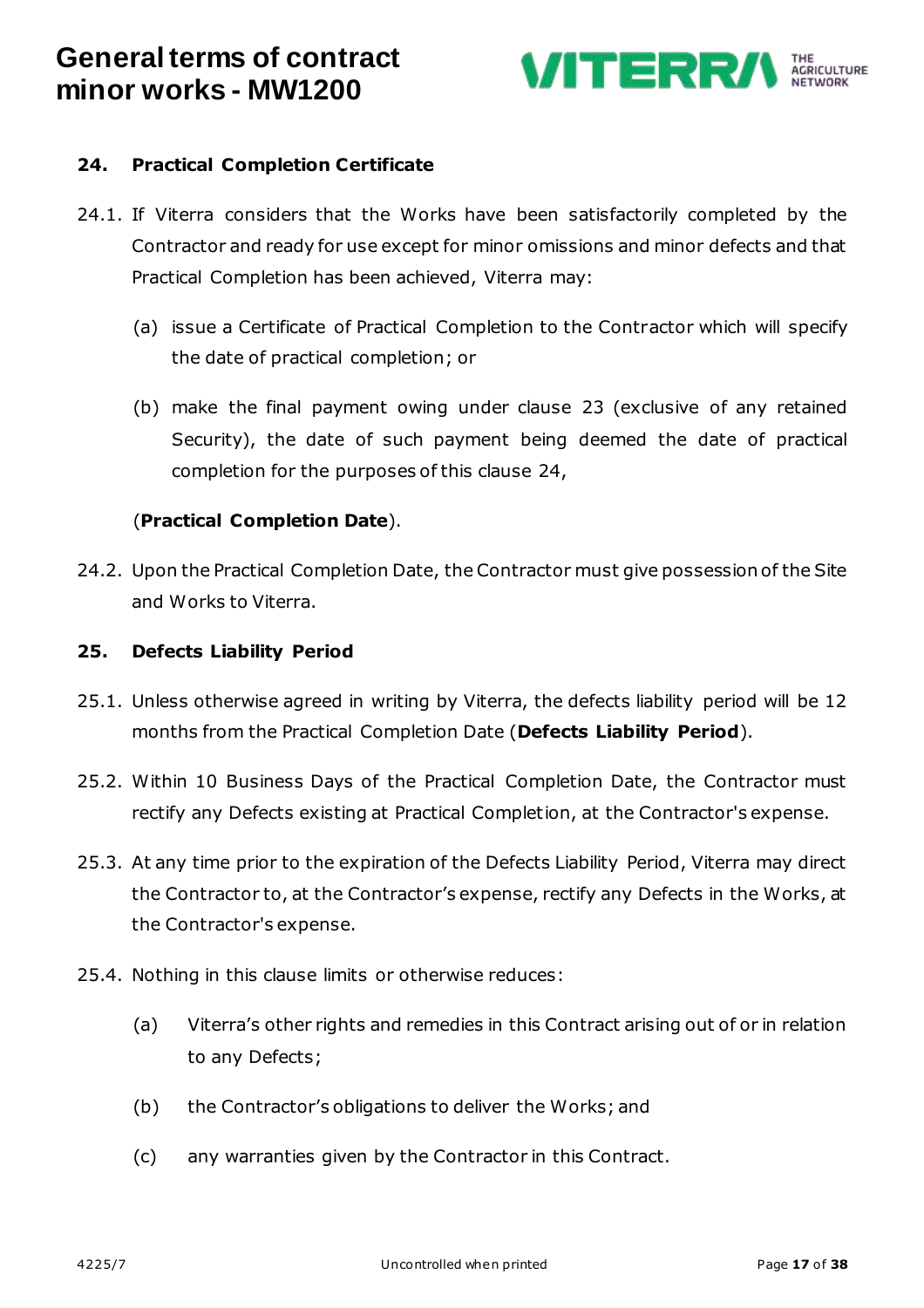

#### **26. Disputes**

- <span id="page-17-2"></span>26.1. If either party notifies the other party in writing of any dispute arising out of or in connection with this Contract (**Dispute**), the parties must resolve the Dispute on the terms of this clause.
- <span id="page-17-3"></span>26.2. In the case of a Dispute, a party may deliver a notice (**Dispute Notice**) to the other party requesting that the Dispute be referred to the Senior Representatives of the parties.
- 26.3. The Senior Representatives of the parties must meet (whether by phone or in person) to attempt to resolve the Dispute no later than 5 Business Days after the date of the Dispute Notice.
- 26.4. Litigation in respect of the Dispute must not be commenced until the process in this clause has been followed and at least 20 Business Days have passed s ince the referral of the Dispute to the Senior Representatives.
- 26.5. Nothing in this clause restricts or limits a party's rights to seek urgent injunctive or declaratory relief in respect of a Dispute or any other matter arising out of or in connection with this Contract.
- 26.6. Despite the existence of a Dispute, the Contractor must continue to perform its obligations under this Contract (including continuing to perform the Works).

#### **27. Default and Termination**

- <span id="page-17-1"></span><span id="page-17-0"></span>27.1. Either party (**Non-Defaulting Party**) may terminate this Contract without compensation to the other party (**Defaulting Party**) with immediate effect by giving notice to the Defaulting Party if:
	- (a) an Insolvency Event occurs in respect of the Defaulting Party;
	- (b) the Defaulting Party breaches any provision of this Contract and fails to remedy the breach within 30 days after receiving notice requiring it to do so;
	- (c) the Defaulting Party breaches a material provision of this Contract where that breach is not capable of remedy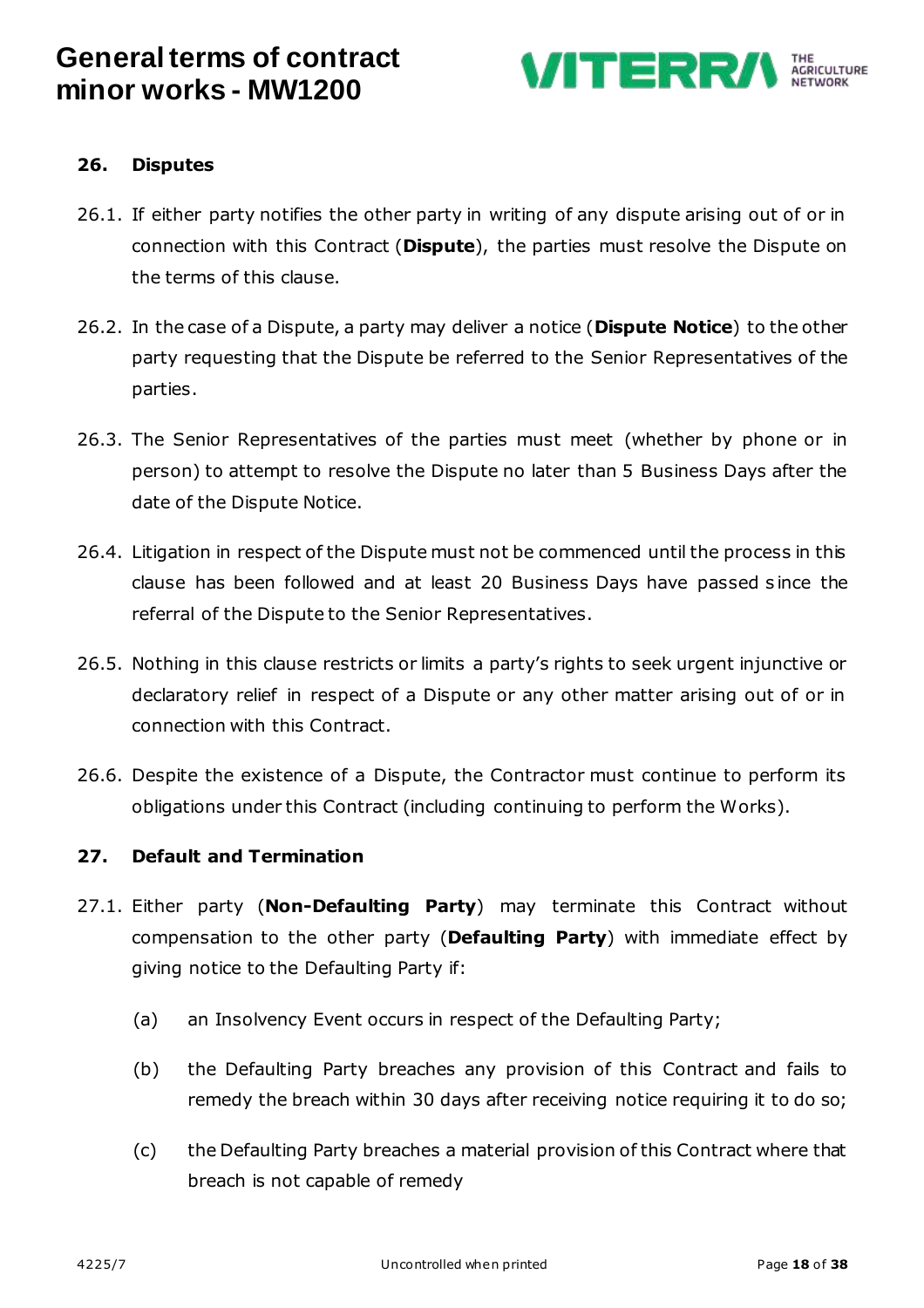

(d) where the Contractor is the Defaulting Party, the Contractor fails to comply at all times with its SH&E Plan or the SH&E Requirements, and

upon termination under this clause the Contractor must immediately provide to Viterra a complete copy of any information, drawings, specifications, documents or materials and the like relevant to or in connection with the Works including any information necessary to facilitate completion of the Works (including, if applicable, any design documents).

27.2. Termination of this Contract under this clause does not affect any accrued rights or remedies that the Non-Defaulting Party may have.

### **28. No Assignment**

- 28.1. Neither party may assign or transfer its rights of obligations under this Contract without the prior written consent of the other party (not to be unreasonably withheld or delayed).
- 28.2. For the purpose of this clause:
	- (a) a change in ownership or Control of the Contractor is deemed to be an assignment; and
	- (b) **Control** means control or influence of, or having the capacity to control or influence the composition of the Board, or decision making, directly or indirectly, in relation to the financial and operating policies or otherwise being in a position to cast, or control the casting of, more than 50% the maximum number of votes that may be cast at a general meeting of the Contractor.

#### **29. No Waiver**

A party waives a right under this Contract only by written notice that it waives that right. A waiver is limited to the specific instance to which it relates and to the specific purpose for which it is given. Failure of a party to insist upon strict performance of any condition of this Contract will not constitute a waiver of such condition or a waiver of any default.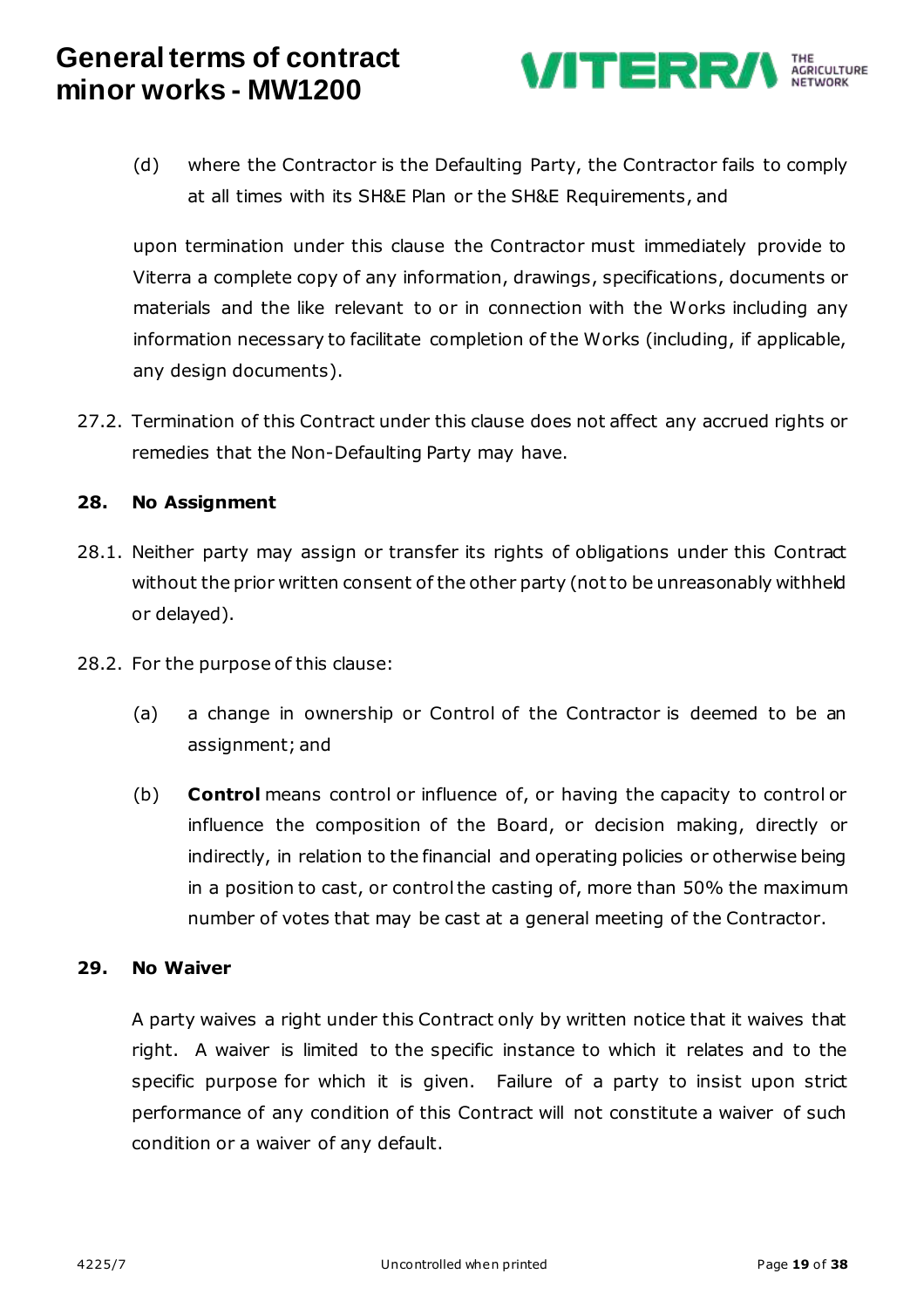

#### **30. Notices**

#### 30.1. **Written Notice**

Any notice to be given or made pursuant to the provisions of this Contract must be in writing and may be signed by the authorised agent of the party giving the notice and may be served either personally or by email or by posting to the party to whom the notice is directed at the above address or at any other address of which prior notification must have been given by the addressee prior to the dispatch of the notice.

#### 30.2. **Notice by Post**

Any notice given by post is deemed to have been received by the party to whom it is addressed at the expiration of forty eight (48) hours after it has been properly posted.

#### **31. GST**

- 31.1. Viterra and the Contractor acknowledge that all fees and charges payable pursuant to this Contract have been calculated on a GST exclusive basis unless otherwise expressly stated.
- 31.2. If a taxable Supply is made under any law relating to Goods and Services Tax, the Contractor must incorporate this into the tax invoice to Viterra, complying with those laws and vice versa.
- 31.3. The Contractor warrants and represents that it is registered under the GST Act as at the date of this Contract.
- 31.4. In this clause **Supply** has the same meaning it does in Section 9-10 of the GST Act and excludes any GST-free supplies and input taxed supplies defined in Section 195- 1 of the GST Act.

#### **32. Personal Properties Securities Act**

32.1. If Viterra determines that this Contract contains or gives rise to a security interest in respect of any goods and any proceeds of sale of those goods for the purposes of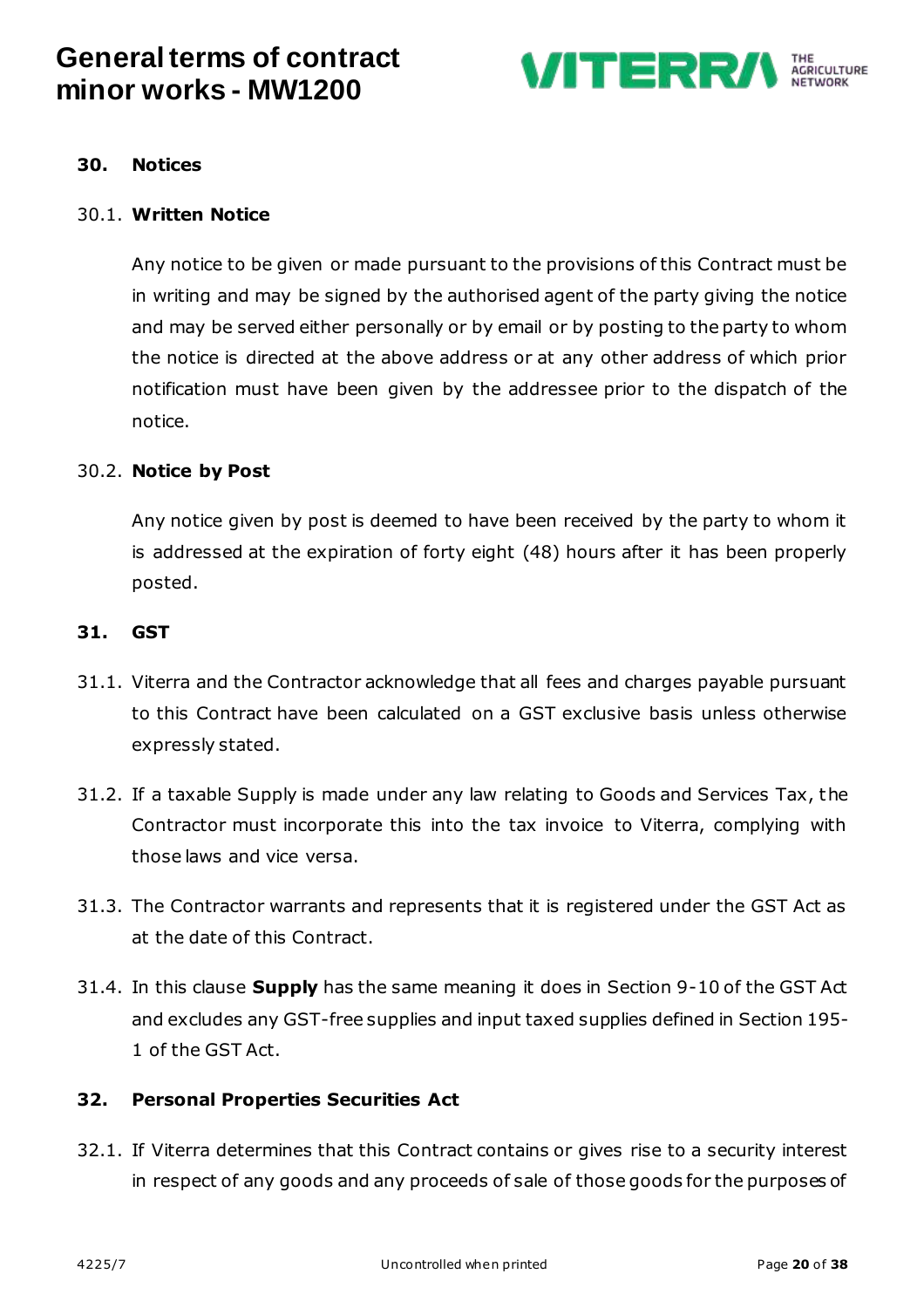

the PPSA, to the extent permitted by Law, the Contractor agrees to promptly do anything (including obtaining consents, signing and producing documents, getting documents completed and signed and supplying information) which Viterra asks and considers necessary for the purposes of:

- (a) ensuring that the security interest is enforceable, perfected as a first ranking security interest (including, where possible, by possession or control in addition to registration) and otherwise effective; or
- (b) enabling Viterra to register a financing statement or financing change statement on the PPSR against the Contractor in connection with the security interest; or
- (c) enabling Viterra to exercise rights in connection with the security interest.
- 32.2. The Contractor agrees, to the extent permitted by Law, that:
	- (a) to the extent that any security interest secures the purchase price of the goods, is a PPS lease or a commercial consignment, that security interest will be a PMSI;
	- (b) Viterra may register a financing statement on the PPSR against the Contractor;
	- (c) notices or documents required or permitted to be given to Viterra under the PPSA may be given in accordance with the PPSA;
	- (d) it will not to change its name, address for service or any other of its details that constitute data for the purposes of registering a financing statement or financing change statement on the PPSR without notifying Viterra in writing of the Contractor's intention to change those details at least 10 Business Days prior to doing so;
	- (e) it waives its rights to receive a copy of any verification statement under the PPSA; and
	- (f) the parties contract out of the Contractor's rights, and the Contractor waives its rights, under sections 95 (*Secured party must give notice of removal of*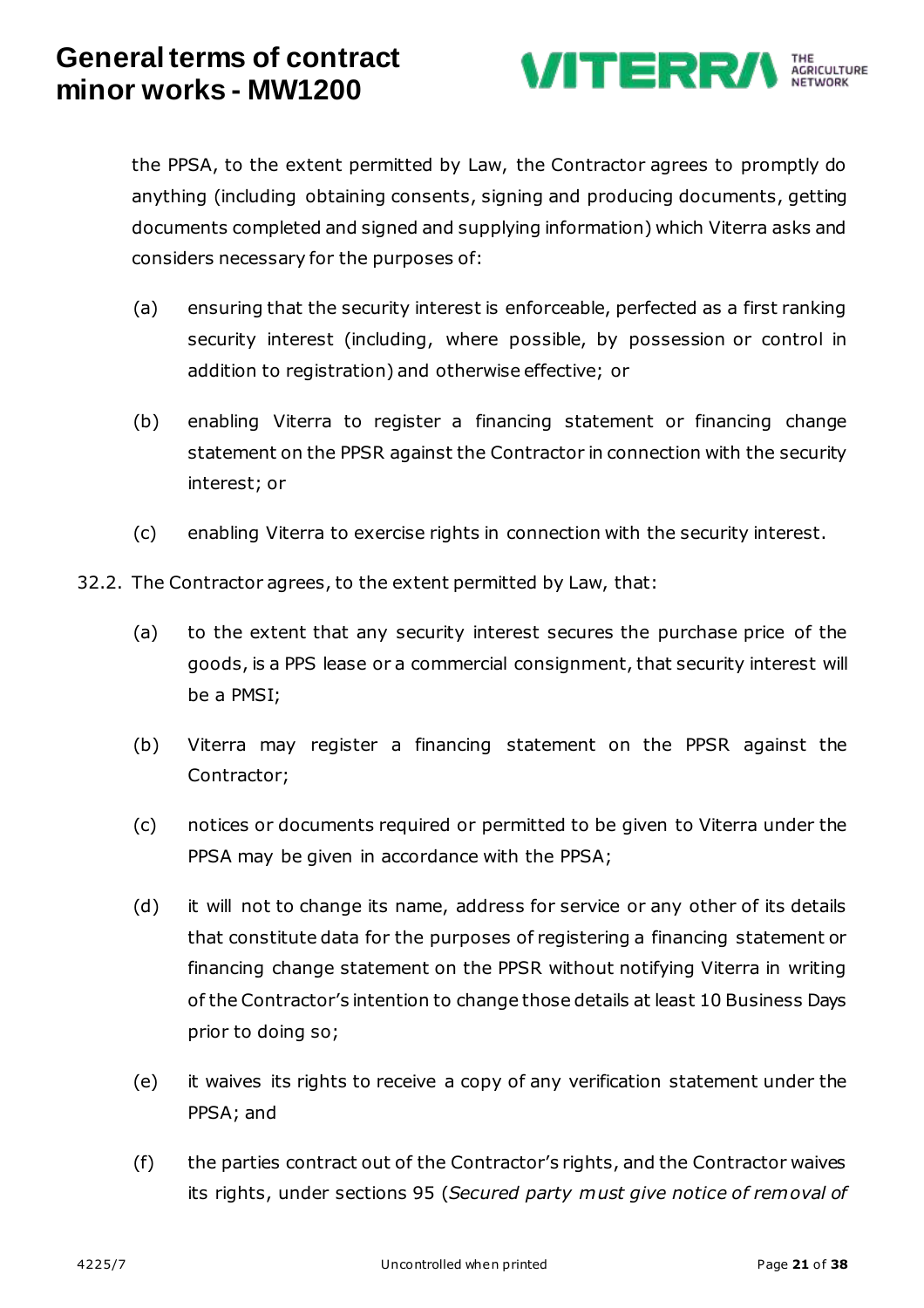

*accession*), 96 (*when a person with an interest in the whole may retain an accession*), 118 (*Enforcing Security in accordance with land law decisions*), 121 (*Enforcement of security interests in liquid assets*), 125 (*Obligation to dispose of or retain collateral*), 128 (*secured party may dispose of collateral*), 129 (*disposal by purchase*), 130 (*Notice of disposal of collateral*), 132 (*Secured party to give statement of account*), 135 (*Notice of retention of collateral*), 142 (*Entitled persons may redeem collateral*) and 143 (*Entitled persons may reinstate security agreement*) of the PPSA.

- 32.3. The Contractor must not at any time register against Viterra under the PPSA a financing statement in relation to personal property supplied, or to be supplied, by the Contractor or otherwise relating to or in connection with the Works or this Contract, without the prior written consent of Viterra.
- 32.4. Subject to the provisions of the PPSA, the Contractor and Viterra agree that the terms of this Contract are confidential and the Contractor and Viterra will not disclose any of the information set out in section 275(1) of the PPSA in relation to this Contract to any person, save and except that Viterra may disclose the information to its professional and legal advisors in relation to any of its rights and obligations under this Contract, or if required by law.
- 32.5. A word or expression used in this clause which is defined in the PPSA has the same meaning in this clause, unless the context otherwise requires.

### **33. Set-off**

33.1. Viterra may set off from any amount it owes the Contractor, the amount of any claim Viterra or a Related Body Corporate of Viterra (as that term is defined in the *Corporations Act 2001* (Cth)) has against the Contractor on any account.

#### **34. Governing law**

This Contract is governed by and construed with reference to the laws for the time being in force in South Australia.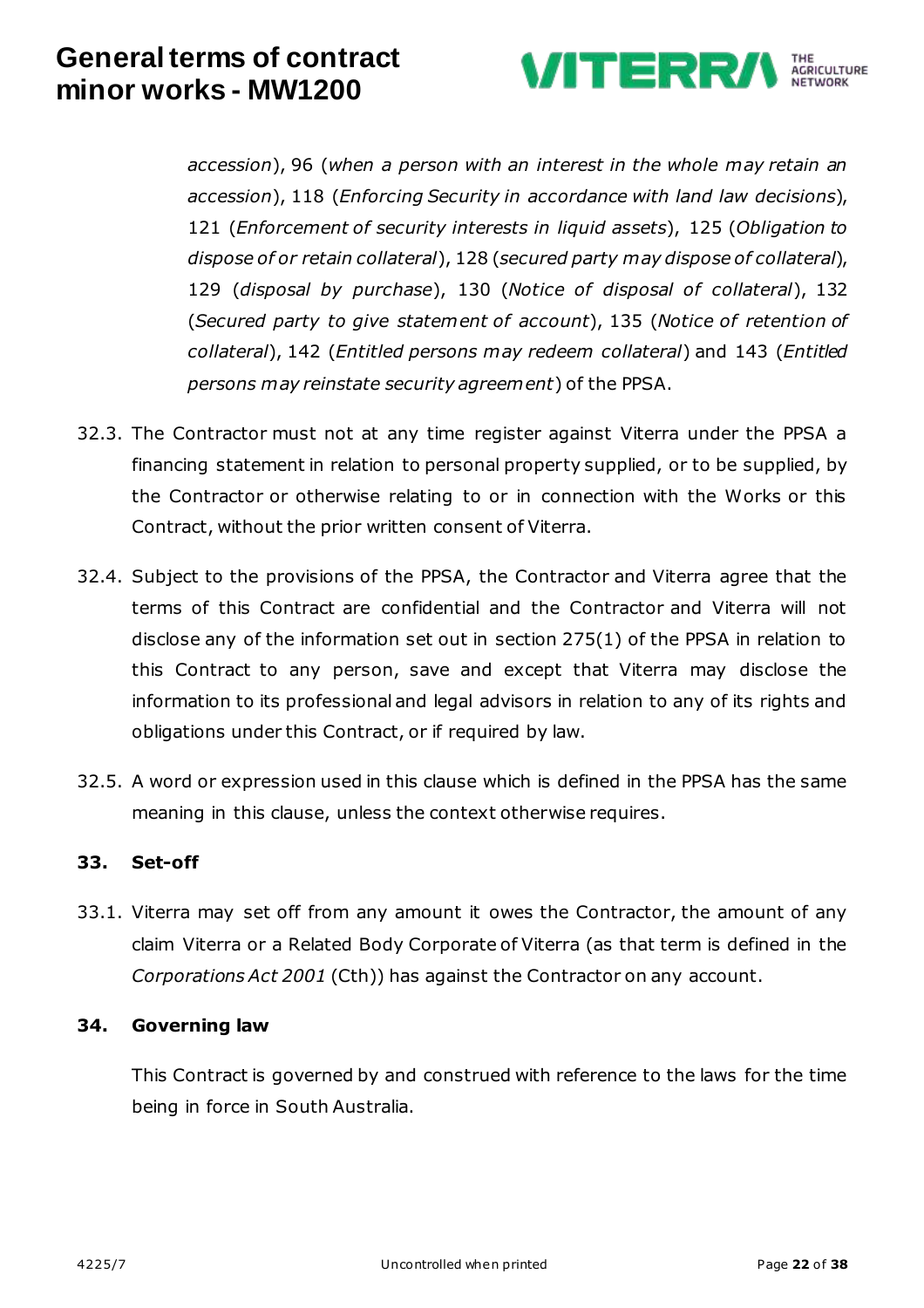

#### **35. Entire agreement**

This Contract:

- (a) constitutes the entire agreement between the parties as to the Works;
- (b) no quotation, confirmation, shipment or delivery docket, invoice or other document issued by or on behalf of the Contractor in relation to the Works will vary this Contract; and
- (c) supersedes all prior representations and agreements in connection with the Works.

#### **36. Definitions and Interpretation**

#### 36.1. **Definitions**

In this document:

**Australian Standards** means any guideline, policy or standard issued by the Standards Association of Australia relevant to the performance of this Contract generally.

**Business Day** means a day that is not a Saturday, Sunday or public holiday in the jurisdiction where the Works are being performed or carried out.

**Contract** has the meaning given in clause [1.](#page-0-0)

**Contract Sum** has the meaning given in clause [3](#page-0-1).

**Contractor** has the meaning given in clause [1.](#page-0-0)

**Date for Practical Completion** means the date set out in the Purchase Order or as otherwise notified by Viterra in writing.

**Defaulting Party** has the meaning given in clause [27.1.](#page-17-1)

**Defects** means: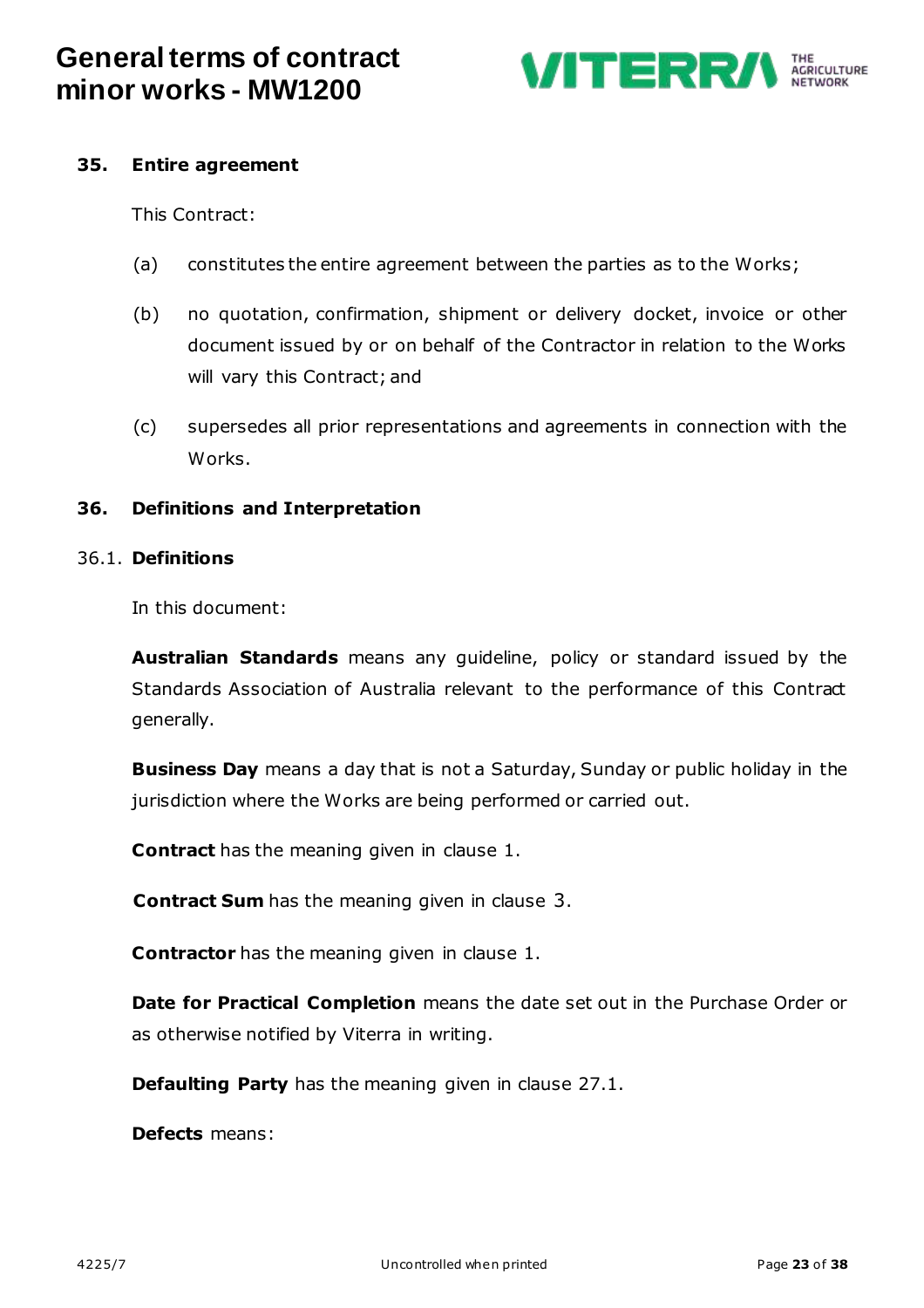

- (a) any error, deficiency, omission, non conformity, fault, failure, malfunction, irregularity or other defect in the Works; or
- (b) any aspect of the Works which is not in accordance with the requirements of this Contract.

**Defects Liability Period** has the meaning given in clause [25.1.](#page-16-2)

**Dispute** has the meaning given in clause [26.1.](#page-17-2)

**Dispute Notice** has the meaning given in clause [26.2.](#page-17-3)

**Force Majeure Event** is limited to the following specific events or circumstances: any strikes, lockouts, bans or other industrial disturbances (except those limited to the Contractor's site or sites), acts of the enemy, wars or conditions arising out of or attributable to wars (whether declared or undeclared), blockades, insurrections, riots, epidemics, landslides, lightning, earthquakes, storms, floods, washouts, fire, explosions but only where such events or circumstances:

- (a) are beyond the reasonable control of the Contractor;
- (b) are such that even a competent contractor would not be able to prevent or overcome the effect of such events or circumstances on the performance of the Contractor's obligations under this Contract; and
- (c) are not caused or contributed to in whole or in part by a breach by the Contractor of this Contract.

**Good Construction Practices** means construction of the Works and practices which are carried out:

- (a) in a sound and workmanlike manner with due care and skill applying nationally accepted best practice in engineering, construction and management procedures for assets in the nature of the Works;
- (b) with due expedition and without unreasonable delay;
- (c) in a manner which facilitates best building practice and efficient operation;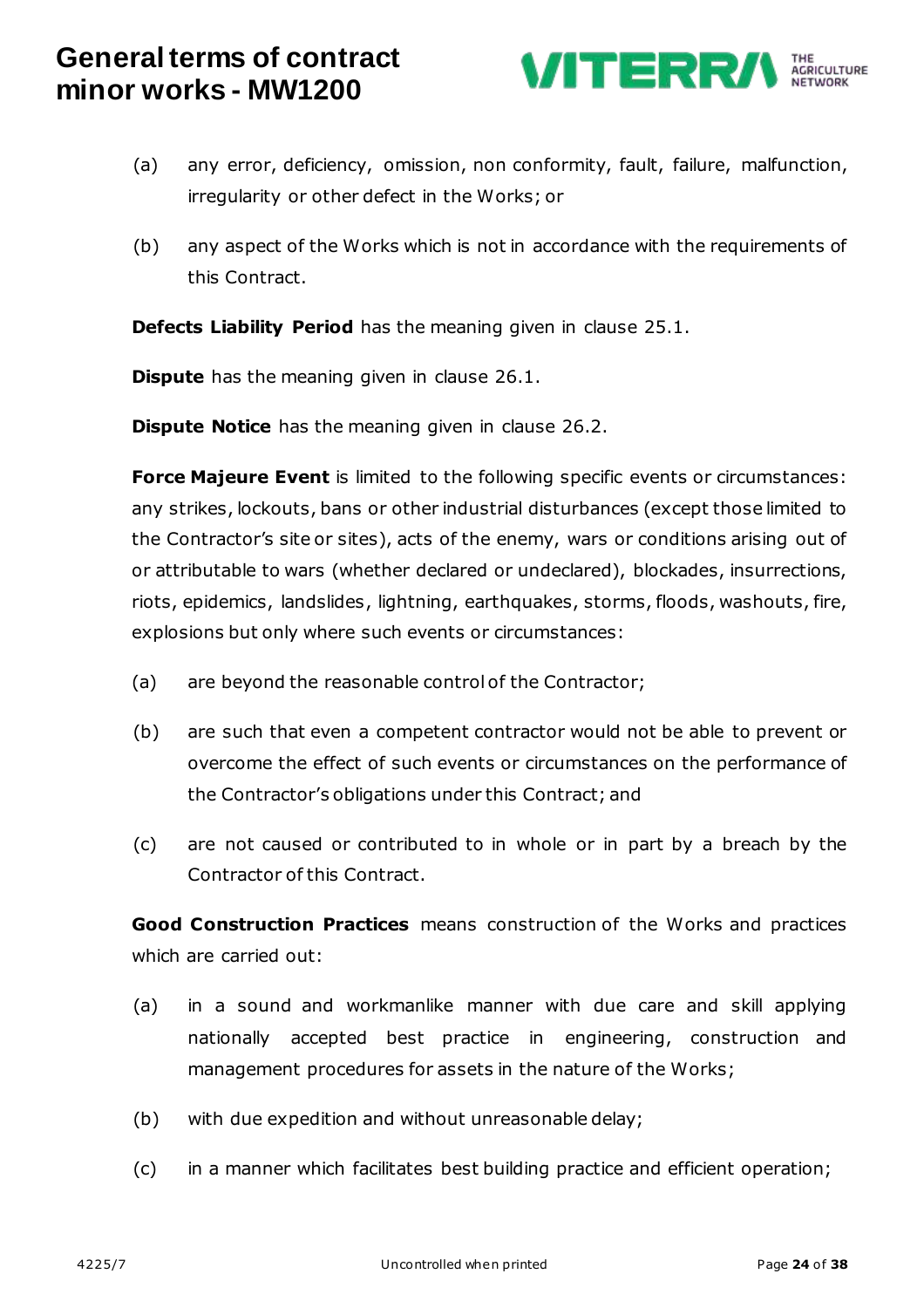

- (d) in accordance with all applicable Laws; and
- (e) in a manner that is safe to workers, the general public and environment.

**GST** has the meaning it does in section 195-1 of the GST Act.

**GST Act** means the *A New Tax System (Goods and Services Tax) Act 1999* (Cth) as amended, superseded or replaced from time to time.

#### **Insolvency Event** includes:

- (a) a liquidator, administrator, trustee in bankruptcy, receiver or receiver and manager or similar officer is appointed in respect of any of the assets of a corporation;
- (b) a distress, attachment or other execution is levied or enforced upon or against any assets of a corporation and in the case of a writ of execution or other order or process requiring payment;
- (c) an order is made for the administration, dissolution or winding up of a corporation, or a resolution is passed for the administration or winding up of the corporation;
- (d) a corporation ceases, or threatens to cease, to carry on its business or payment of its debts generally;
- (e) a corporation enters, or resolves to enter into any scheme of arrangement or composition with its creditors generally, or any class of its creditors;
- (f) an inspector is appointed under any companies legislation to investigate all or any part of the affairs of a corporation in relation to a possible contravention by a corporation of that legislation; or
- (g) a corporation is unable to pay its debts when they fall due, or is deemed unable to pay its debts under any applicable legislation (other than as a result of a failure to pay a debt or claim which is the subject of a good faith dispute).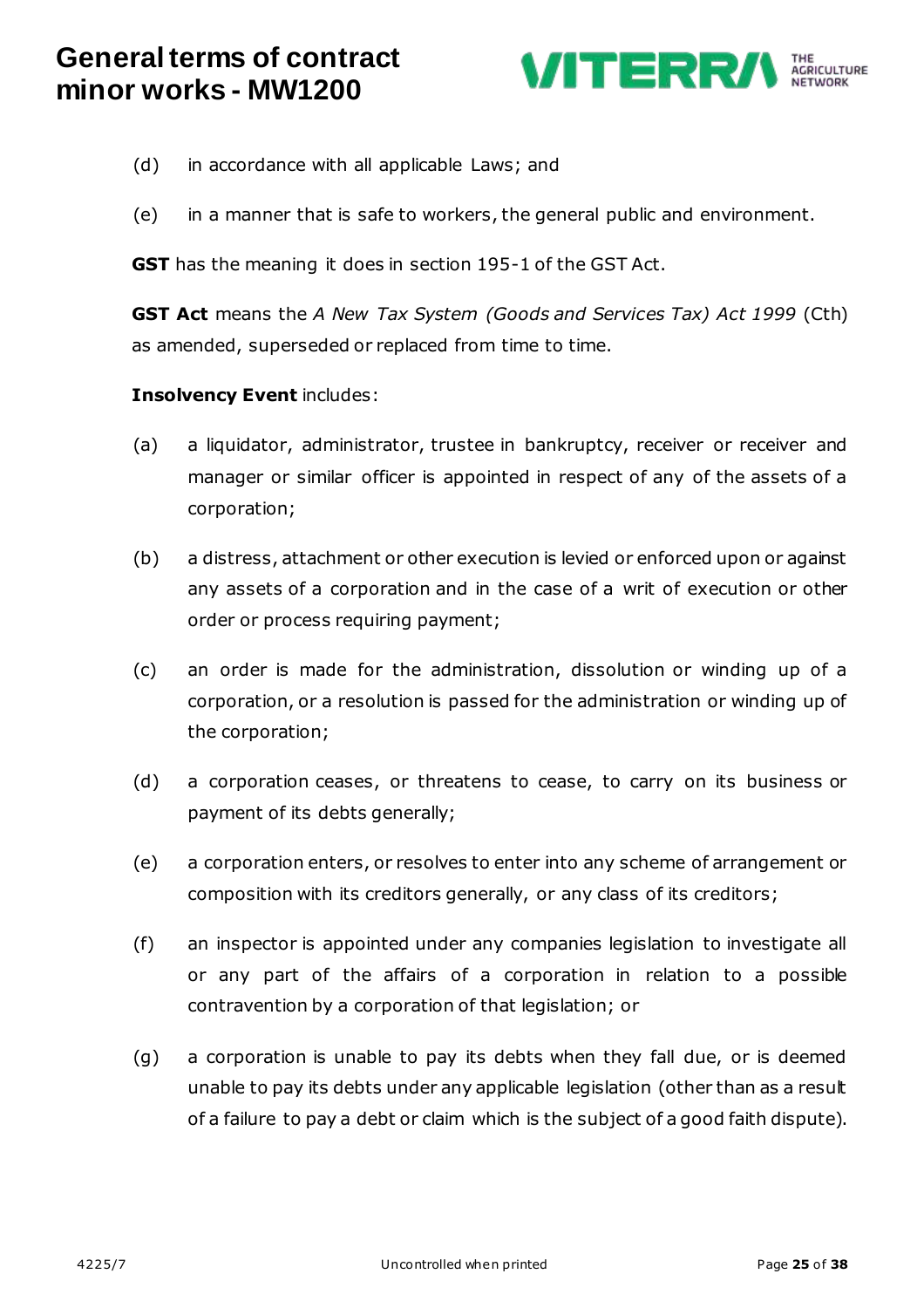

**Intellectual Property Right** means all intellectual property rights and interest including common law rights and interests, patents, registered designs, trade marks, copyright, circuit layout rights.

**Law** or **Laws** include:

- (a) Acts, Ordinances, regulations, by-laws, orders, awards and proclamations;
- (b) certificates, licences, consents, permits, approvals and requirements of organisations;
- (c) any direction or requirement imposed by any statutory corporation, statutory authority, tribunal or person exercising statutory power responsible for administering and maintaining standards and requirements in connection with the design, construction or use of the Works;
- (d) industry-specific codes of practice or standards as applied from time to time; and
- (e) fees and charges payable in connection with the foregoing,

relating to the jurisdiction(s) where the Works will be performed or the parties are located.

**Non-Defaulting Party** has the meaning given in clause [27.1.](#page-17-1)

**Personnel** means in respect of a party, the employees, agents, invitees, consultants, permitted contractors and permitted subcontractors of the party (and includes their respective employees and agents).

**PI Insurance** has the meaning given in clause [20.4.](#page-14-0)

**PMSI** means a purchase money security interest as defined in the PPSA.

**PPSA** means *Personal Property Securities Act 2009* (Cth).

**PPSR** means the Personal Property Securities Register.

**Practical Completion** means that stage in the execution of the Works when: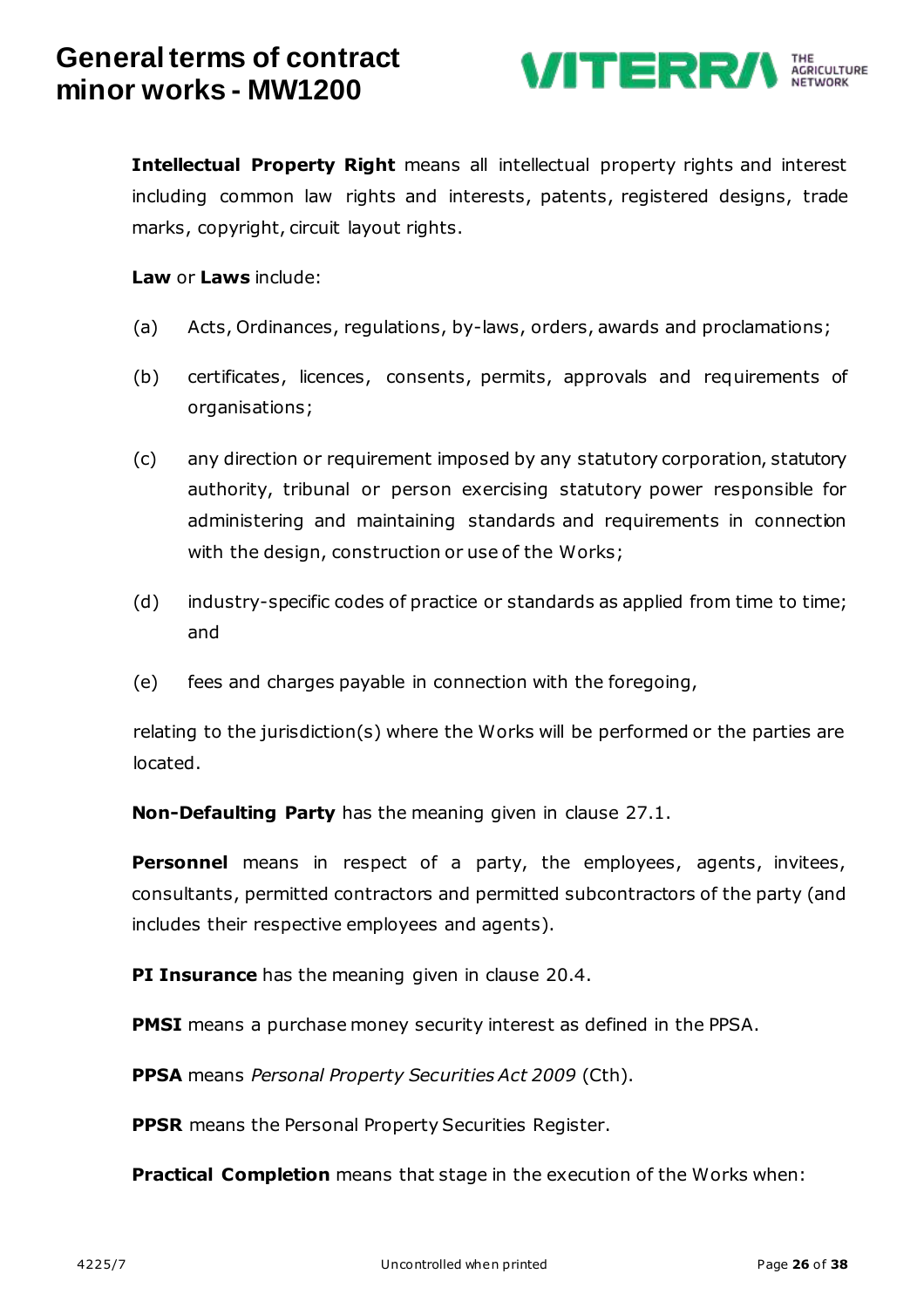

- (a) the Works are complete and have achieved an acceptable Standard of Finish except for minor omissions and minor defects:
	- i. which do not prevent the Works from being reasonably capable of being used for their intended purpose; and
	- ii. rectification of which will not prejudice the convenient use of the Works; and
- (b) all documents and other information required under this Contract or which, in the reasonable opinion of Viterra, are essential for the use, operation and maintenance of the Works, have been supplied to Viterra.

**Practical Completion Date** has the meaning given in clause [24.](#page-16-1)

**Purchase Order** has the meaning given in clause [2.](#page-0-2)

**Safety Breach** has the meaning given in clause [13.8.](#page-10-0)

**Senior Representative** means, in respect of a party, a person with the ability and authority to resolve, and bind a party in respect of, a Dispute.

**SH&E** means safety, health and environment.

**SH&E Plan** has the meaning given in clause [13.5.](#page-10-1)

**SH&E Requirements** means those requirements set out in Schedule 2.

**Security** means either:

- (a) 5% of the Contract Sum as retention monies (or any other percentage notified to the Contractor in writing by Viterra prior to the date of the Contract); or
- (b) 5% of the Contract Sum as a security deposit (or any other percentage notified to the Contractor in writing by Viterra prior to the date of the Contract); or
- (c) 5% of the Contract Sum as an unconditional guarantee (or any other percentage notified to the Contractor in writing by Viterra prior to the date of the Contract). Where **unconditional guarantee** means an unconditional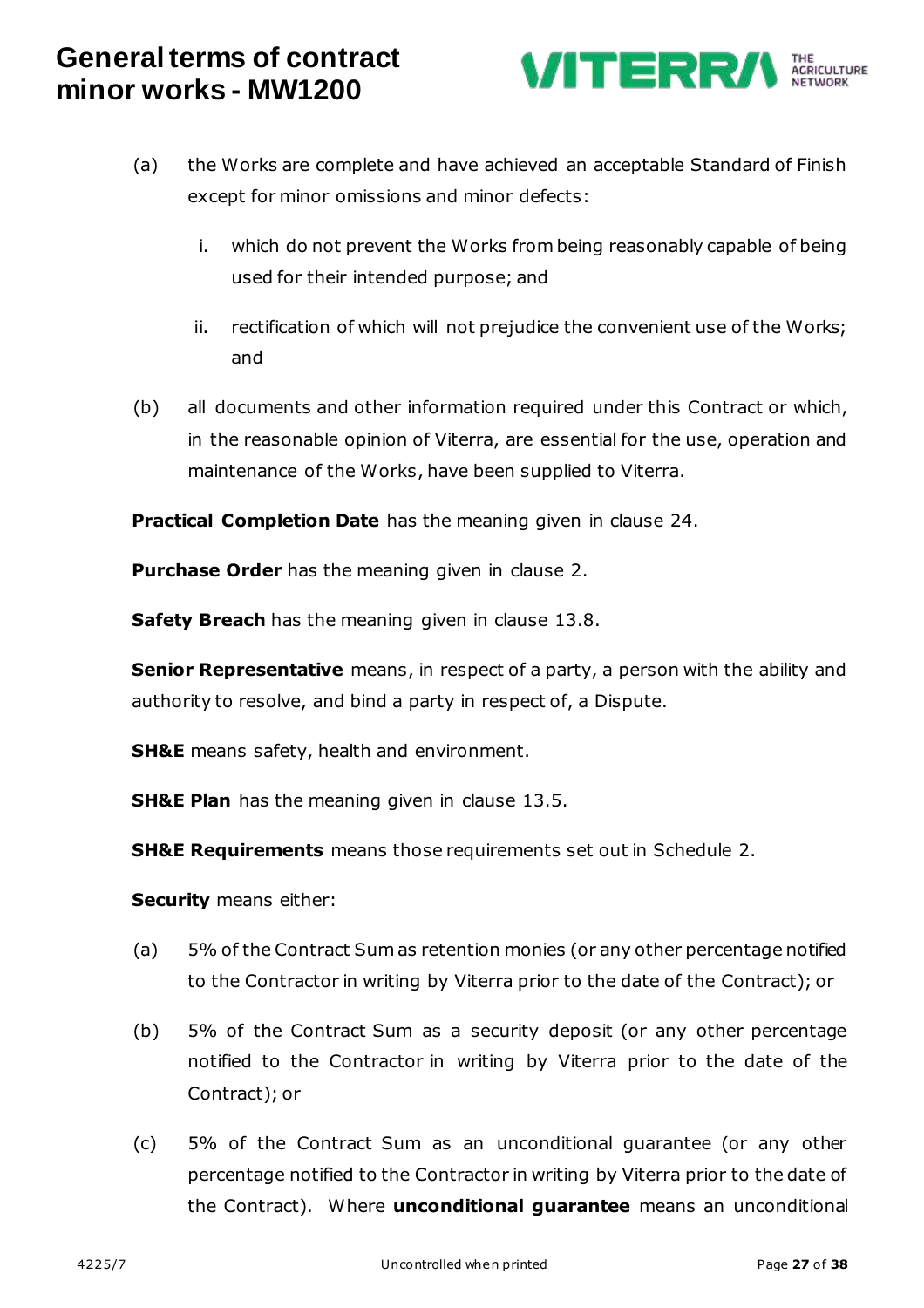

undertaking from a reputable financial institution approved by Viterra that is irrevocable, payable on demand and presentable in South Australia.

**Site** means the location(s) of the Works as set out in a Purchase Order or as otherwise notified by Viterra in writing.

**SitePass** means Viterra's contractor management system located at: [https://www.viterra.com.au/Growers/Delivering-and-storing/Safety-on-site.](https://www.viterra.com.au/Growers/Delivering-and-storing/Safety-on-site) 

**Standard of Finish** means that all of the Works have been completed so that upon a visual inspection a high standard of presentation is immediately evident and:

- (a) the Contractor and (if applicable, each subcontractor) have carried out their own quality inspections and remedied any Defects except for minor Defects which will not prevent or prejudice the convenient use of the Works for their intended purpose;
- (b) all of the Contractor's and any of its Personnel's equipment and materials have been removed from the Site;
- (c) all appliances, equipment and services are operational; and
- (d) the Site is entirely clear of any building debris, dust or any dirt or rubbish of any kind brought in by the Contractor during the Works.

**Variation** has the meaning given in clause [22.](#page-15-1)

**Viterra** has the meaning given in clause [1.](#page-0-0)

**Viterra Policies** means Viterra Code of Conduct and Global Anti-Corruption Policy located at<https://www.viterra.com.au/Governance> or otherwise any other policy published, provided or notified by Viterra to the Contractor from time to time.

**Works** has the meaning given in clause [2.](#page-0-2)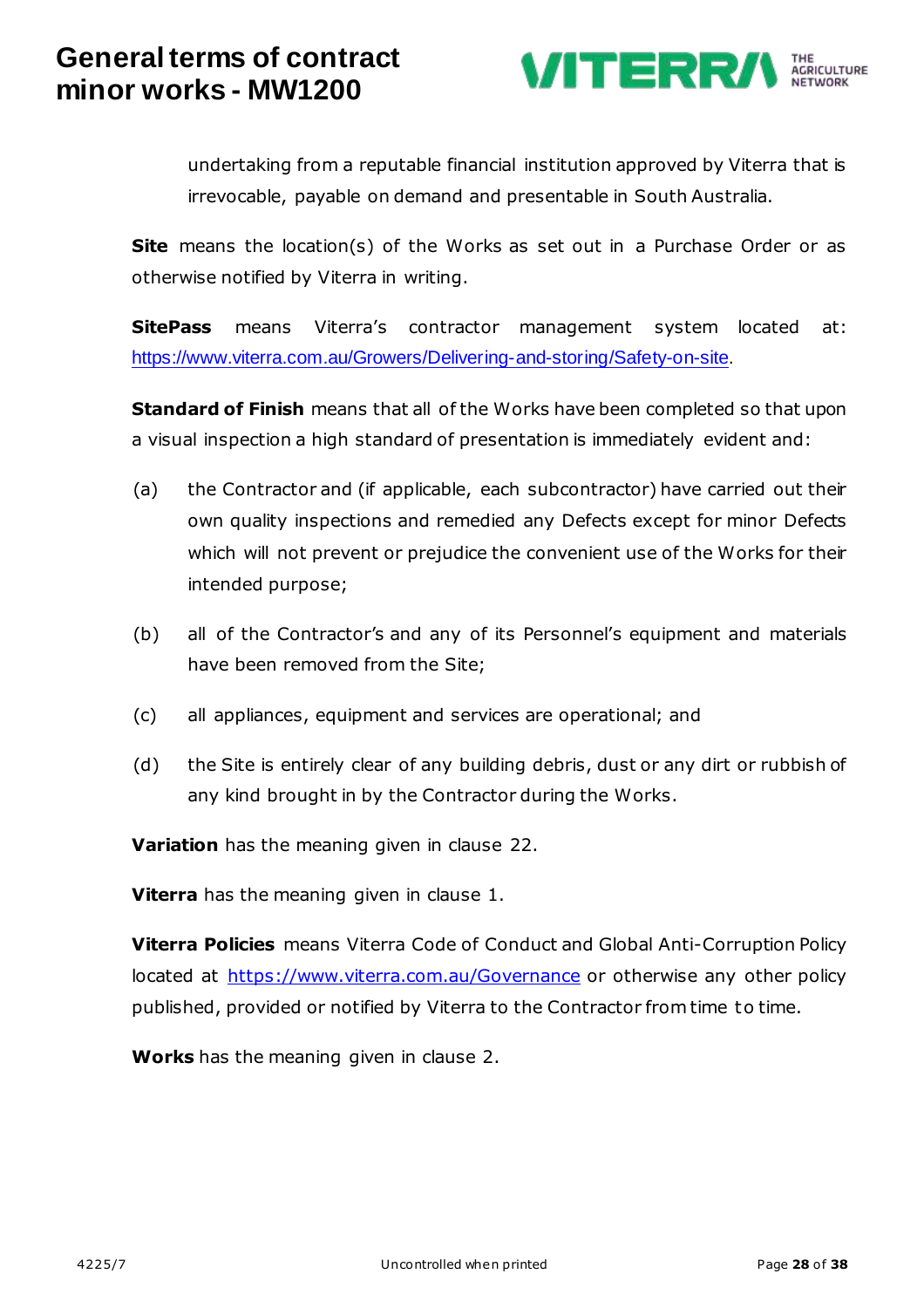

### 36.2. **Interpretation**

In this document:

- (a) a reference to this document includes any schedules or annexures to this document;
- (b) a reference to a party to this document includes that party's successors in title, legal personal representatives, transferees and permitted assigns;
- (c) words importing the singular include the plural and vice versa;
- (d) headings do not affect interpretation;
- (e) the whole or any part of this document that is illegal or unenforceable will be severed and will not affect the continued operation of the remaining provision of this document;
- (f) no rule of construction applies to the disadvantage of a party because that party put forward this document or any portion of it;
- (g) unless specified by Viterra, a reference to AUD\$, \$AUD, dollar or \$ is to Australian currency;
- (h) a reference to time is to Adelaide, South Australia time;
- (i) references to "includes" or "including" or "for example" means without limitation;
- (j) the meaning of general words is not limited by specific examples introduced by including, for example or similar expressions;
- (k) unless expressly set out in this Contract, where Viterra is required to give its consent or exercise its discretion under this Contract, it may give that consent or exercise its discretion with or without conditions and withhold such consent in its sole and absolute discretion (without giving reasons);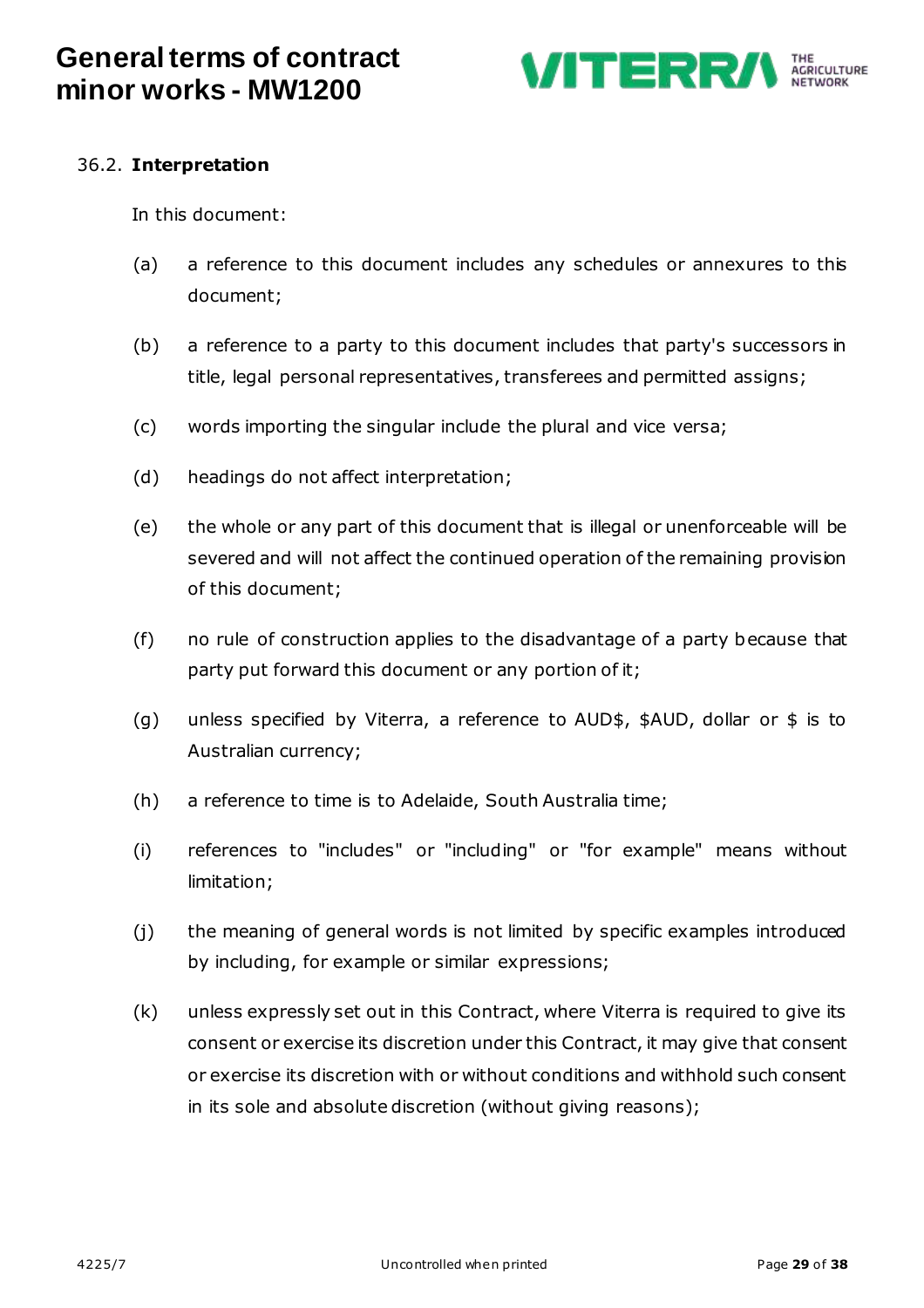

- (l) if a day on or by which an obligation must be performed or an event must occur is not a Business Day, the obligation must be performed or the event must occur on or by the next Business Day; and
- (m) in the event of any inconsistency between the General Conditions of Contract and the terms of any Purchase Order, the following order of precedence applies to the extent of the inconsistency:
	- i. the terms specified in the Purchase Order (if any); then
	- ii. the terms specified in these General Conditions of Contract.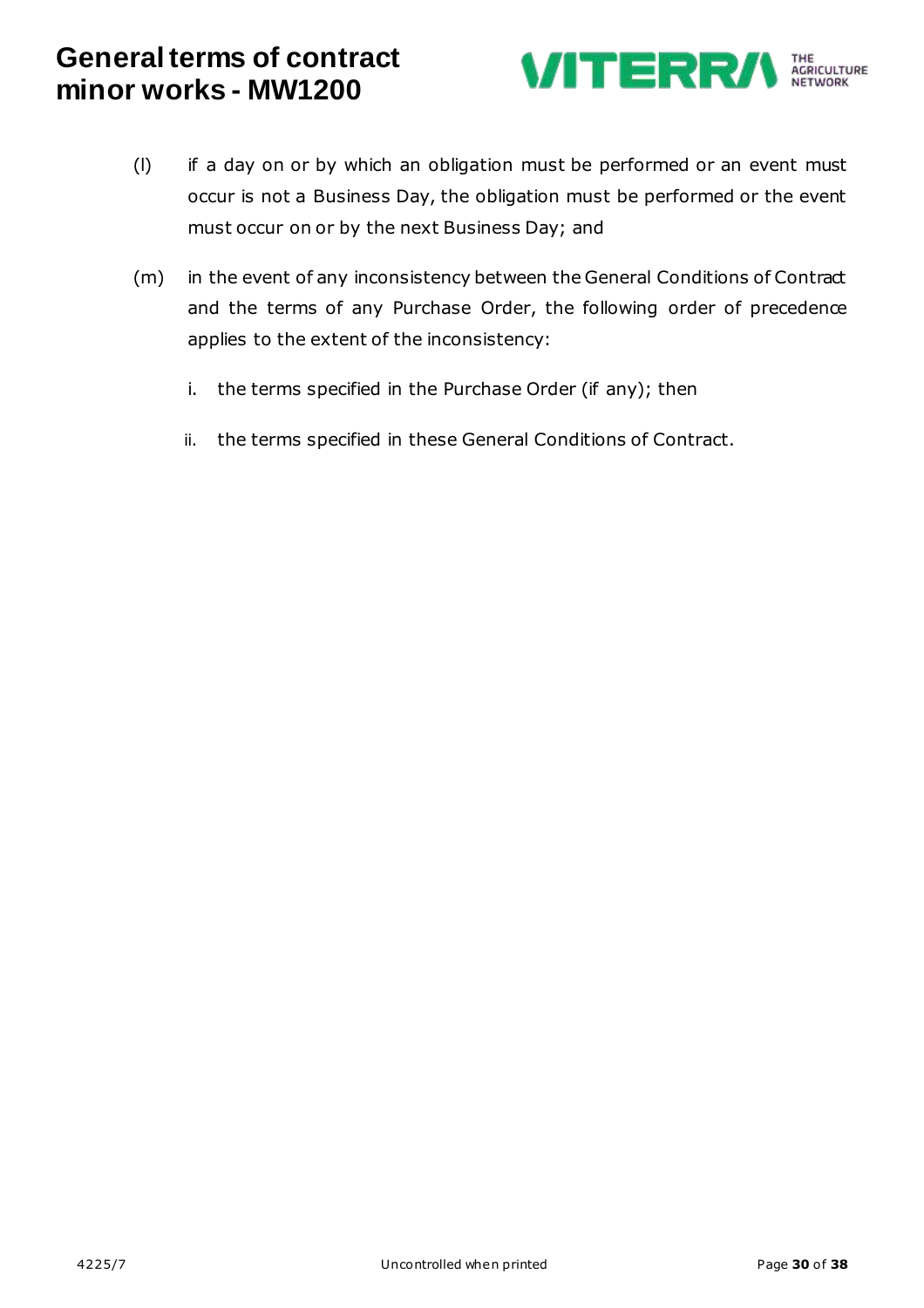

### **SCHEDULE 1 - SITE SAFETY RULES & REGULATIONS**

- 1. No person shall enter a Viterra Site without the prior approval of Viterra. Approvals are to be arranged with the person nominated in the contract documents as being the person responsible for the Works.
- 2. All persons entering the Site of Works who intend to carry out, or supervise, works of any nature shall not commence such duties unless they have a current and valid SitePass registration for each individual as well as their employing entity and have completed the appropriate induction.
- 3. The Contractor shall be responsible for ensuring this procedure is adhered to and shall be responsible for signing in and signing out all of their Personnel. The registers shall be maintained at all times and be located at the access/egress point and is to be readily available to the Operations Coordinator or its representative and Viterra Emergency Services Personnel at all times on request. The Registers shall contain a record of all Contractors' Personnel at any given time. Registers are available from Viterra upon request.
- 4. Without limiting the General Conditions of Contract, the Contractor shall ensure that its Personnel comply with the work health and safety (**WHS**) laws, regulations and codes of practices of the state or jurisdiction in which they are operating. The Contractor shall ensure that work is conducted in accordance with any Viterra Standards (located on SitePass) unless agreed otherwise in writing (this includes, without limitation, all high risk work including confined space, heights, hot work and ground penetration must be conducted in accordance with Viterra's Hazard Standards, which can be accessed through the resources within the SitePass system). Where a conflict arises between the WHS laws, regulations or codes of practices and the instructions from Viterra, the WHS laws, regulations or codes of practices shall take precedence to the extent of the conflict.
- 5. The Contractor must ensure that its Personnel comply with the requirements of the environmental laws of the state or jurisdiction in which they are operating (including its supporting regulations, policies, etc) and any specific requirements of individual site EPA Licences.
- 6. The Contractor shall ensure the safety of all other attendees on Site by barricading dangerous areas, use of signs and warning lights.
- 7. The Contractor shall comply with Viterra's Personnel Protective Equipment standard and mandatory requirements.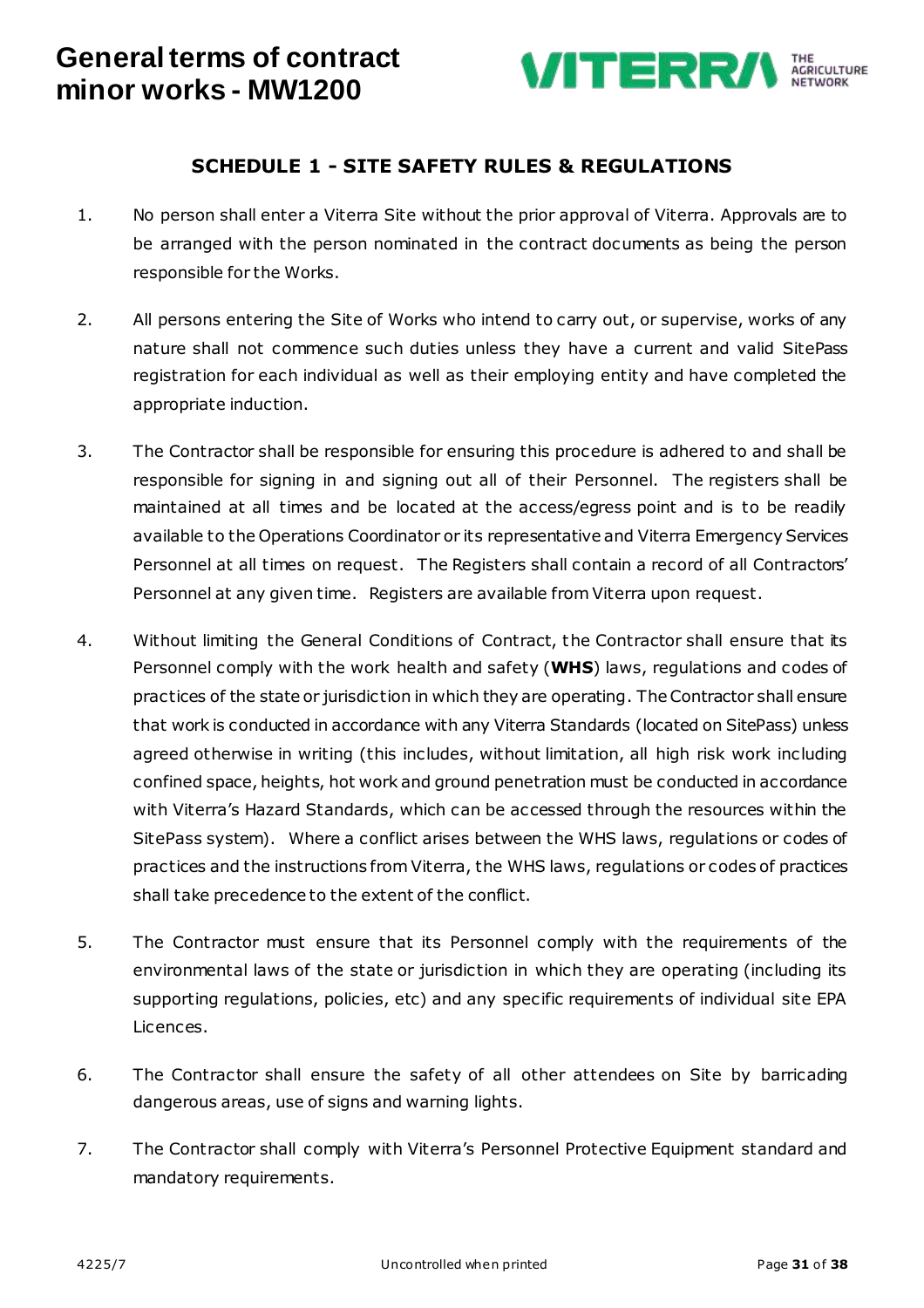

- 8. The Contractor shall ensure that all clearways and walkways are free of materials and that the works areas are kept clean and tidy.
- 9. The Contractor shall supply suitable equipment, including safety equipment, as required for the Works. Viterra equipment is not to be used unless with direct authorisation from Viterra's Senior Management, and only once all necessary training, licencing and safe systems of work have been acknowledged. It shall also ensure that all its equipment is in a safe working condition and suitable for the task / work for which it is intended to be used for. Viterra has the right to inspect and reject equipment.
- 10. Unless specifically excluded within a Construction Safety Management Plan (incorporated in a SH&E Plan), no work can commence unless a valid Permit to Work has been issued by a Viterra Authorised Permit Issuer.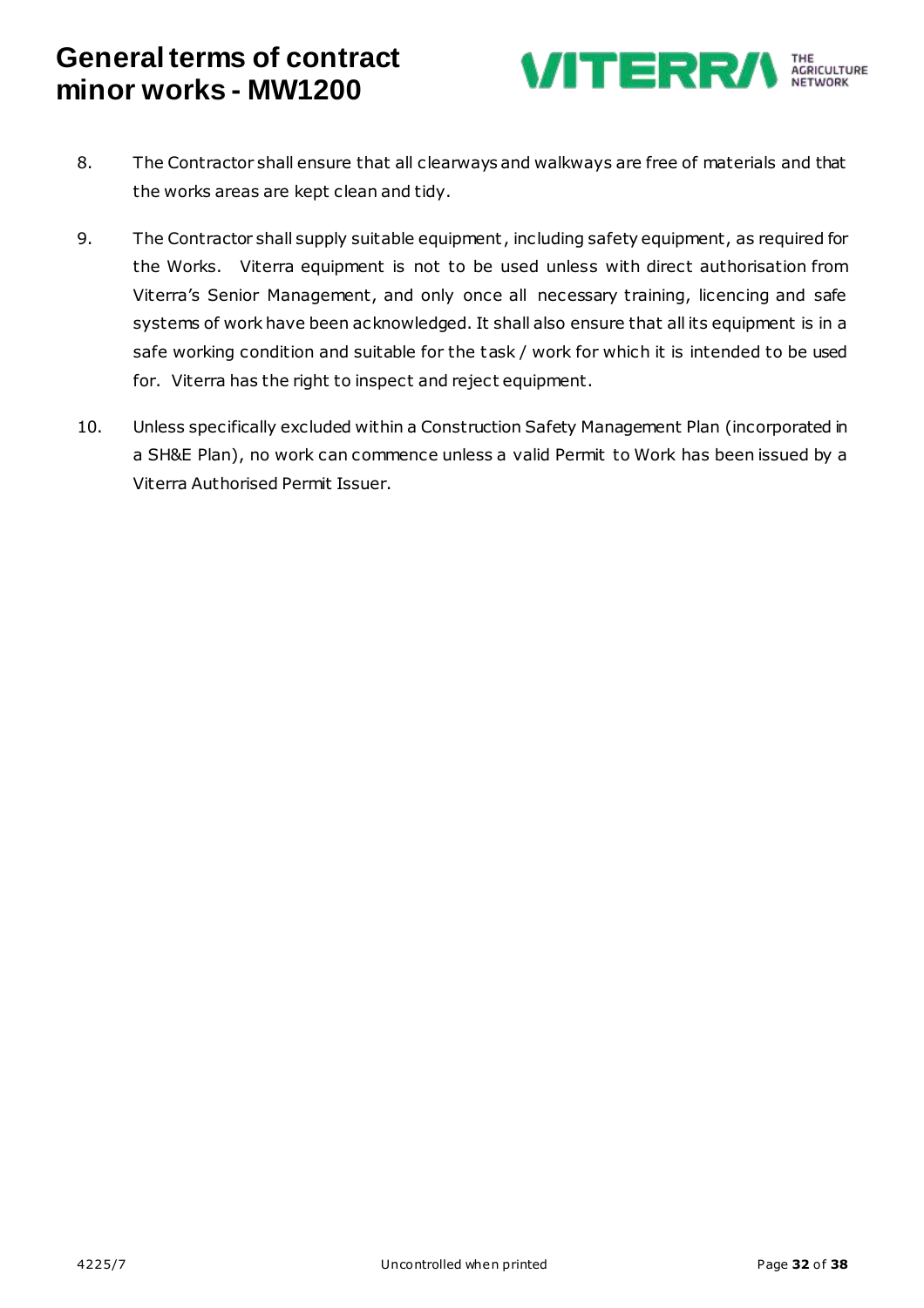

### **SCHEDULE 2 - SAFETY HEALTH AND ENVIRONMENTAL REQUIREMENTS**

#### **A. SH&E REQUIREMENTS**

- <span id="page-32-0"></span>1. Where the Works include the provision of plant or goods of any description, the Contractor must demonstrate:
	- (a) hazard identification, risk assessment and control measures, required of designers, manufacturers, importers and providers, have been carried out before goods or plant are supplied, ensuring elimination and/or minimization of any risk to the health or safety of Personnel that may arise from the use of the goods;
	- (b) where the Contractor has done everything reasonably within its control but is not able to ensure the requirements in [1\(a\)](#page-32-0) above are satisfied, the Contractor must ensure that risks arising from use of the goods, is either eliminated or reduced to the extent possible; and
	- (c) compliance with any applicable WHS Regulations or Australian/New Zealand standards or Codes of Practice and Viterra Standards.
- 2. Where the Works include the provision of new goods or plant, the Contractor must provide the following information either before commencing the whole of the Works (or otherwise before the relevant goods are incorporated or used in the Works):
	- (a) the purpose for which the goods or plant are designed;
	- (b) the hazards and any risk identified associated with the use of the goods or plant;
	- (c) details of the goods or plant design and construction;
	- (d) any testing, inspections, design notifications and registrations required;
	- (e) information on proper installation, commissioning, decommissioning, use, transport, storage, dismantling and disposal of the goods or plant;
	- (f) safe systems of work and competency of operators necessary for safe use;
	- (g) for chemical substances container labelling and provision of material safety data sheets (**MSDS**) as per Australian / New Zealand regulatory requirements; and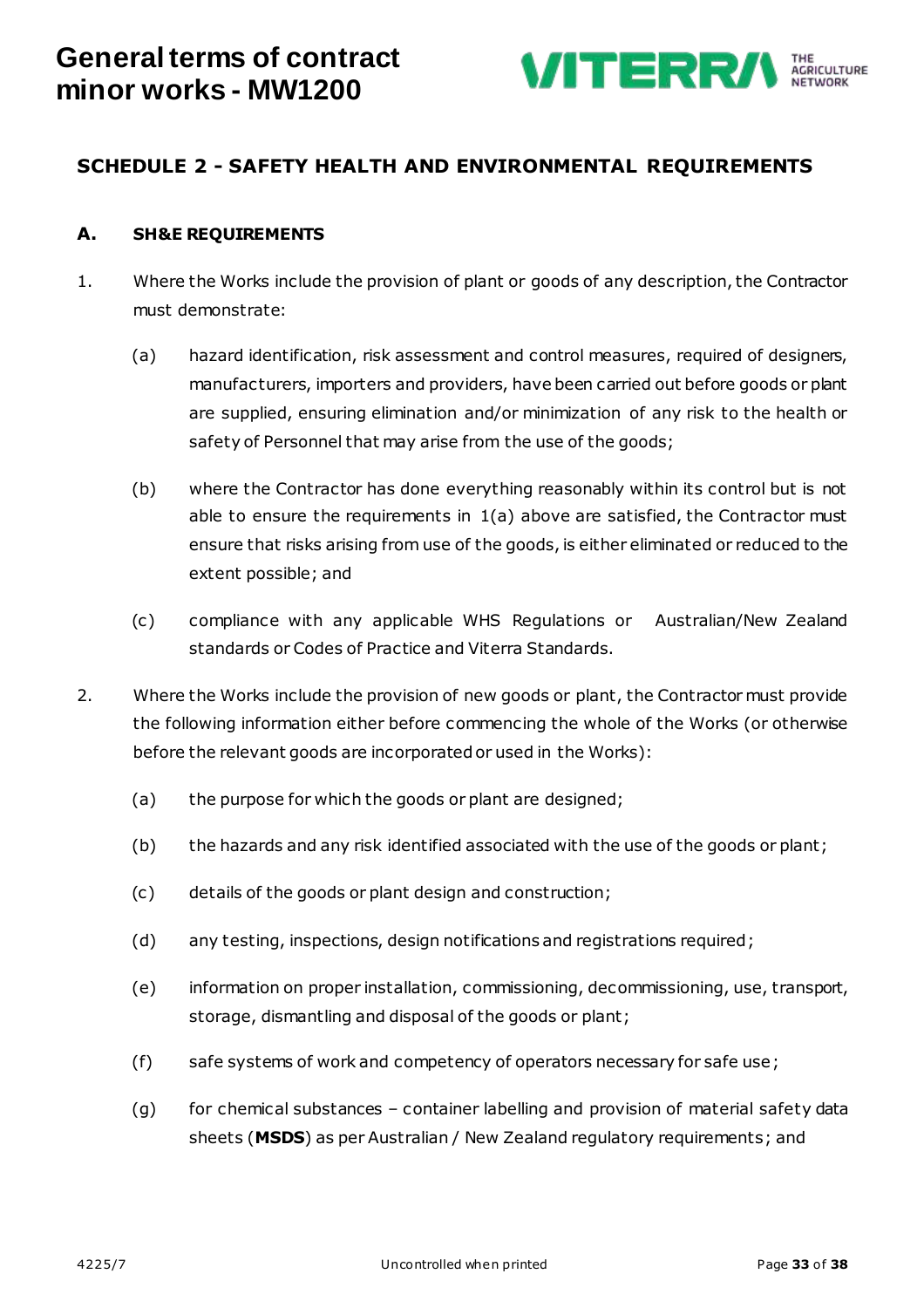

- (h) any emergency procedures required in the event of a malfunction / release of the goods or plant.
- 3. Where the Works include the provision of used goods or plant, the Contractor must provide the following information either before commencing the whole of the Works (or otherwise before the relevant goods are incorporated or used in the Works):
	- (a) the condition of the goods or plant at the time of supply;
	- (b) the hazards and any risk identified associated with the use of the goods or plant;
	- (c) any information in the possession of the Contractor relating to safe use of the goods or plant;
	- (d) any information kept by the previous owner of the goods or plant, that is in the possession of the Contractor; and
	- (e) safe systems of work and competency of operators necessary for safe use;
	- (f) registration details for the goods or plant (if applicable).
- 4. The Contractor must (and ensure that its Personnel):
	- (a) have a current and valid SitePass registration for each individual as well as their employing entity and have completed the appropriate induction.
	- (b) provide and maintain, a working environment for contracted Personnel, Viterra Personnel and members of the public, that is safe and without risk to health;
	- (c) provide and maintain a working environment that prevents environmental damage or pollution;
	- (d) inform itself of and comply with all work health and safety and environmental policies, procedures, Standards or measures implemented or adopted by Viterra and/or the occupiers of any premises at or within which the Contractor will perform the Works. If any inconsistency arises, the Contractor must comply with such procedures or measures as they produce the highest level of safety, health and environmental performance;
	- (e) if, at any stage, all or any portion of the Works (or the provision of any goods or services forming part of the Works) or otherwise any act or omission of the Contractor gives rise, or may give rise, to a reasonable likelihood of waste matter,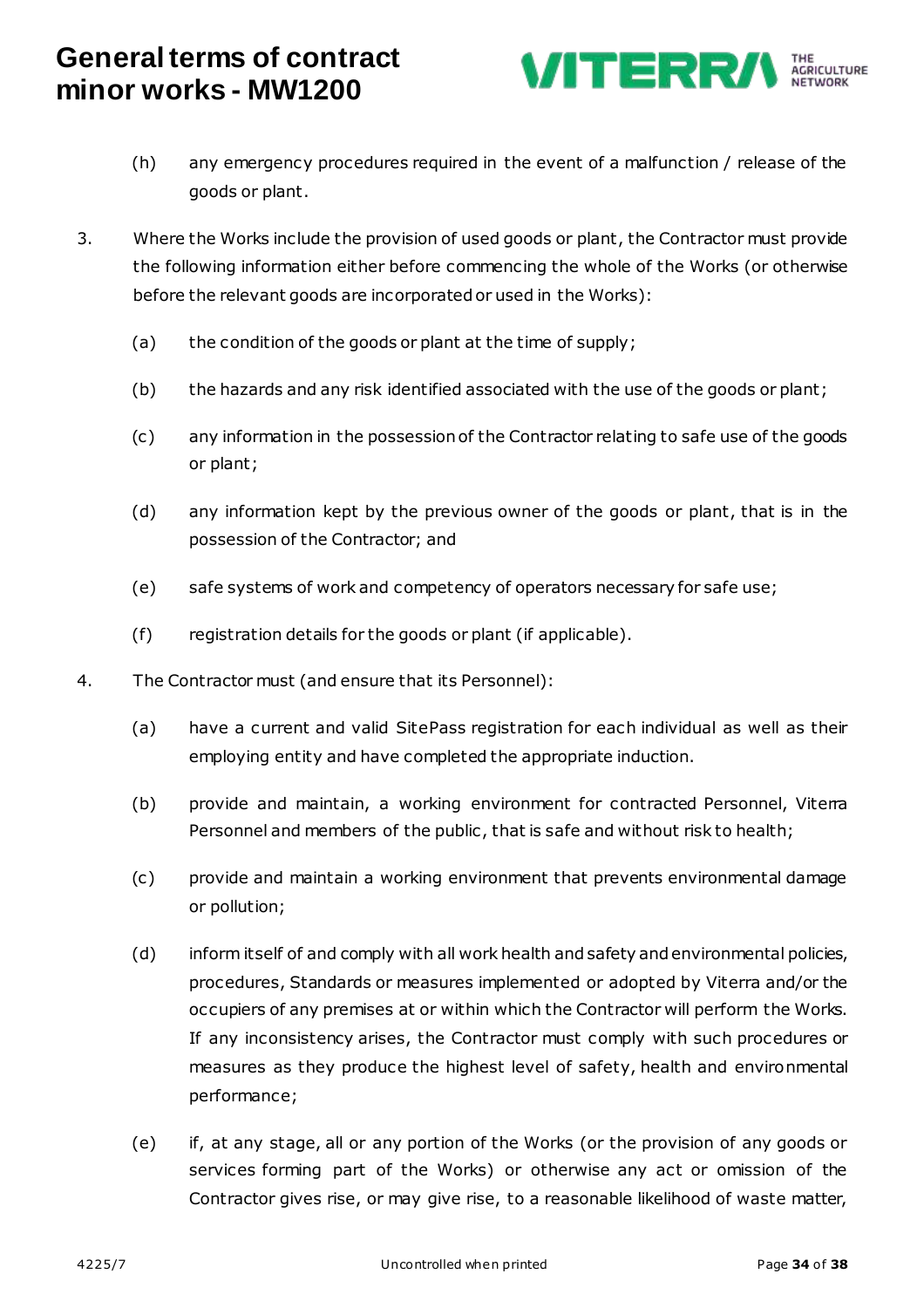

hazardous substance, pollution or contaminants (**Contaminants**) being created as a by-product or otherwise being abandoned, dumped or left on the Site, the Contractor must, at its own cost, do everything necessary to remove the Contaminants from the Site before the Works will be considered to have reached Practical Completion by Viterra;

- (f) comply with and ensure that its Personnel comply with any Laws and Viterra's SH&E policy, Standards which are in any way applicable to this Contract or the performance of the Works unless agreed otherwise in writing;
- (g) upon the request of Viterra, but no later than the commencement of the Services, submit a complete copy of its SH&E management system documentation which must include as a minimum requirement:
	- (i) SH&E policy and objectives;
	- (ii) organisational structure and responsibilities;
	- (iii) risk assessment methodology (including, if applicable, any design risk assessments);
	- (iv) safe work practices and procedures;
	- (v) SH&E training and induction;
	- (vi) SH&E auditing and inspection procedures;
	- (vii) SH&E consultation procedures; and
	- (viii) SH&E performance monitoring;
- (h) prepare and submit a risk assessment prior to commencing the Works. A risk assessment form shall be used to record the risk assessment and risk control methods to be employed by the Contractor. The completed risk assessment and any associated safe work procedures and/or permits shall be submitted to Viterra for review and approval prior to commencement of Works.
- (i) when erecting or installing goods/plant, take all reasonably practicable steps to ensure that the goods/plant is not erected or installed in such a manner that:
	- (i) the goods/plant is unsafe for, or constitutes a risk to the health of, employees at the workplace where the plant is erected or installed; or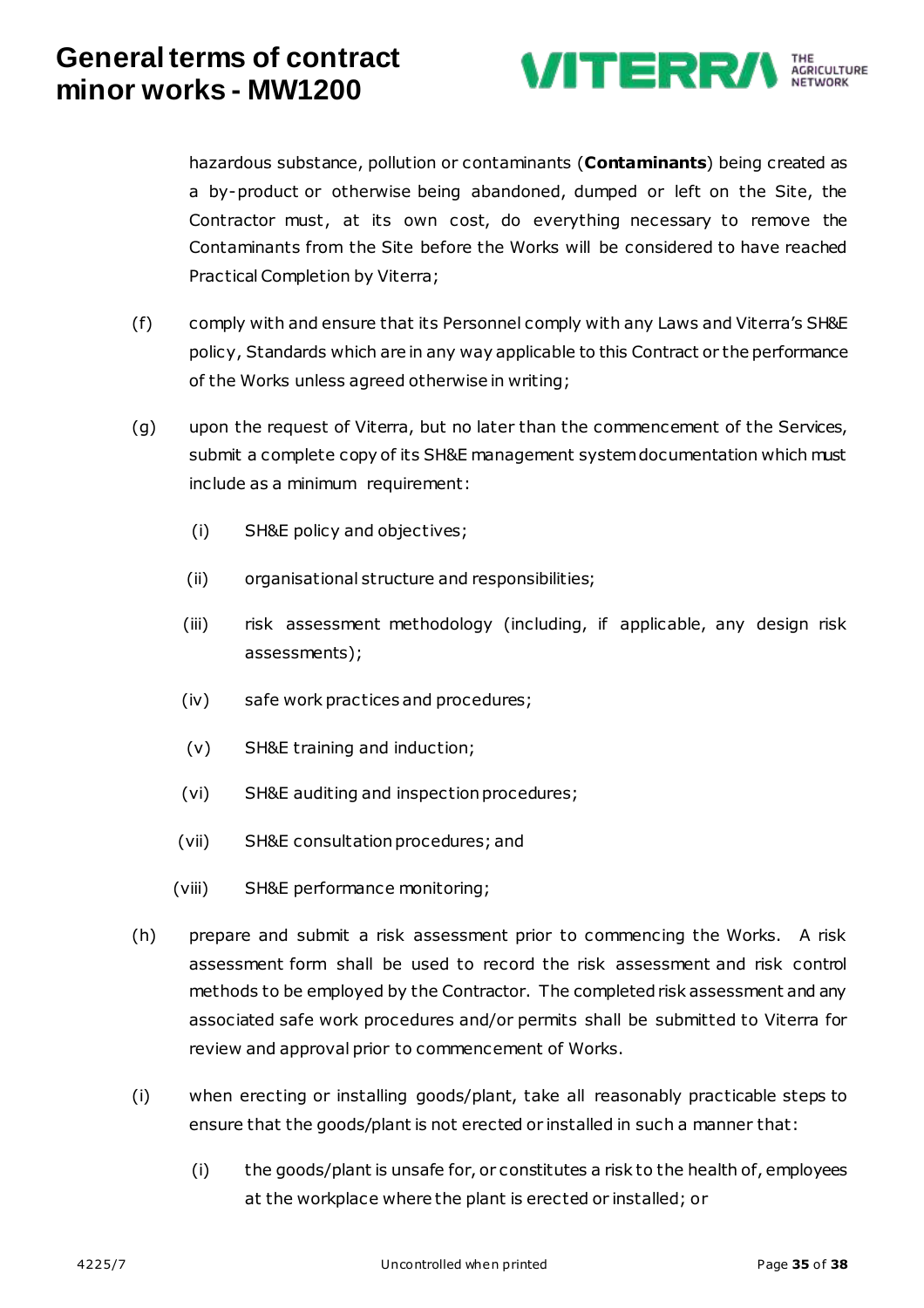

- (ii) the process of erection or installation is unsafe for, or constitutes a risk to the workplace where the goods/plant is erected or installed;
- (j) provide evidence of ongoing performance of the Contractor's SH&E management system in the form of a monthly SH&E Performance Report which includes but is not limited to:
	- (i) proactive near miss and hazard reports
	- (ii) number of injuries;
	- (iii) working days lost due or restricted due to any injury;
	- (iv) current status of any injured personnel, damaged property;
	- (v) environmental damage or pollution;
	- (vi) status of the implementation and outcomes of corrective actions undertaken as a result of SH&E inspections and risk assessments; and
	- (vii) status of SH&E management system audits undertaken.
- (k) upon the request of Viterra, and within 5 Business Days, provide reports on SH&E inspections, audits or assessments undertaken during the term of the Contract; and
- (l) without in anyway limiting the Contractor's obligations at Law, notify Viterra:
	- (i) immediately, in respect of incidents resulting in regulatory reporting and injuries requiring medical treatment; and
	- (ii) otherwise within 24 hours, of any accident, injury, property or environmental damage that occurs during the term of the Contract,

and provide a report of any such incident within three Business Days, giving complete details of the incident, including results of investigations into its cause, and any recommendations or strategies for prevention in the future.

#### **B. SH&E PLAN**

A **safety, health and environmental plan** should contain, at a minimum, the following elements:

1. a description of this Contract and a summary of major activities and types of work to be performed;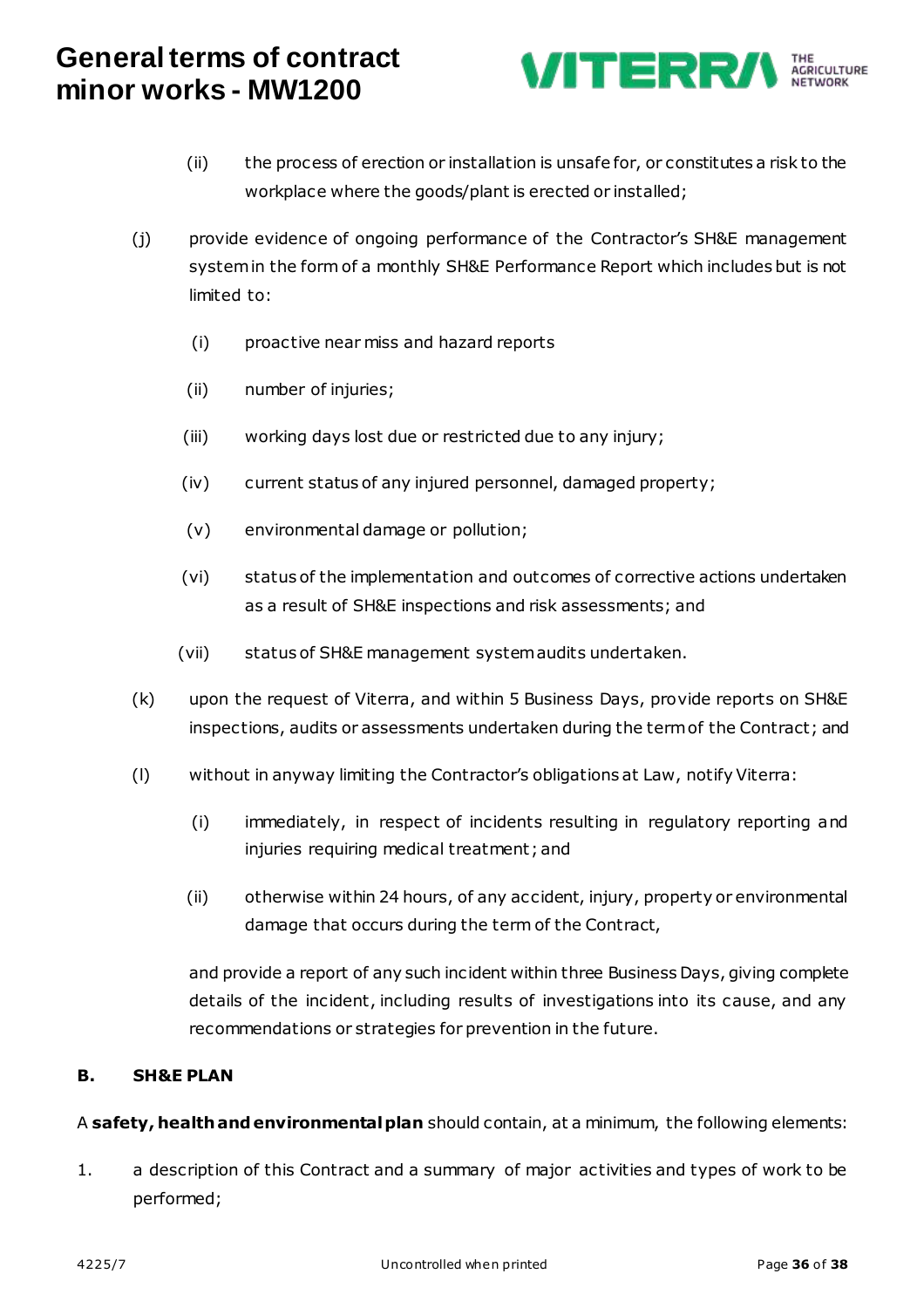

- 2. the SH&E structure and system for the work to be performed under the Contract, including names and/or positions of those with specific SH&E responsibilities and a summary of their responsibilities;
- 3. the position and/or name of a senior person who will liaise with the agency on SH&E matters;
- 4. induction, safety and environmental training procedures for the Contractor's Personnel;
- 5. details of employee SH&E training relevant to the contract requirements;
- 6. certificates and licenses for persons required to supervise or undertake specialist work activity, this includes specialized licences or permits held by the Contractor and its subcontractors for environmental activities;
- 7. a register of names and/or positions of contract employees with authorisations, permits, competency;
- 8. safe work practices and procedures for the work to be performed under the Contract;
- 9. a list of tasks or specialist procedures requiring detailed SH&E work procedures and training;
- 10. a list of variations in how work will be conducted if not in accordance with Viterra's Standard,
- 11. a list of areas of the Contract requiring special consideration from a SH&E perspective, for example:
	- (a) where members of the public may be present;
	- (b) traffic management;
	- (c) work restrictions, such as times of work or confined spaces; or
	- (d) exposure to hazards, such as noise, dust or elevated heights;
- 12. a risk assessment for the work to be performed under the Contract;
- 13. disposal methods for any wastes generated under the Contract;
- 14. a workplace inspection and audit schedule for the duration of the Contract;
- 15. WHS consultative processes to be followed for the duration of the Contract;
- 16. emergency procedures to be followed during the term of the Contract;